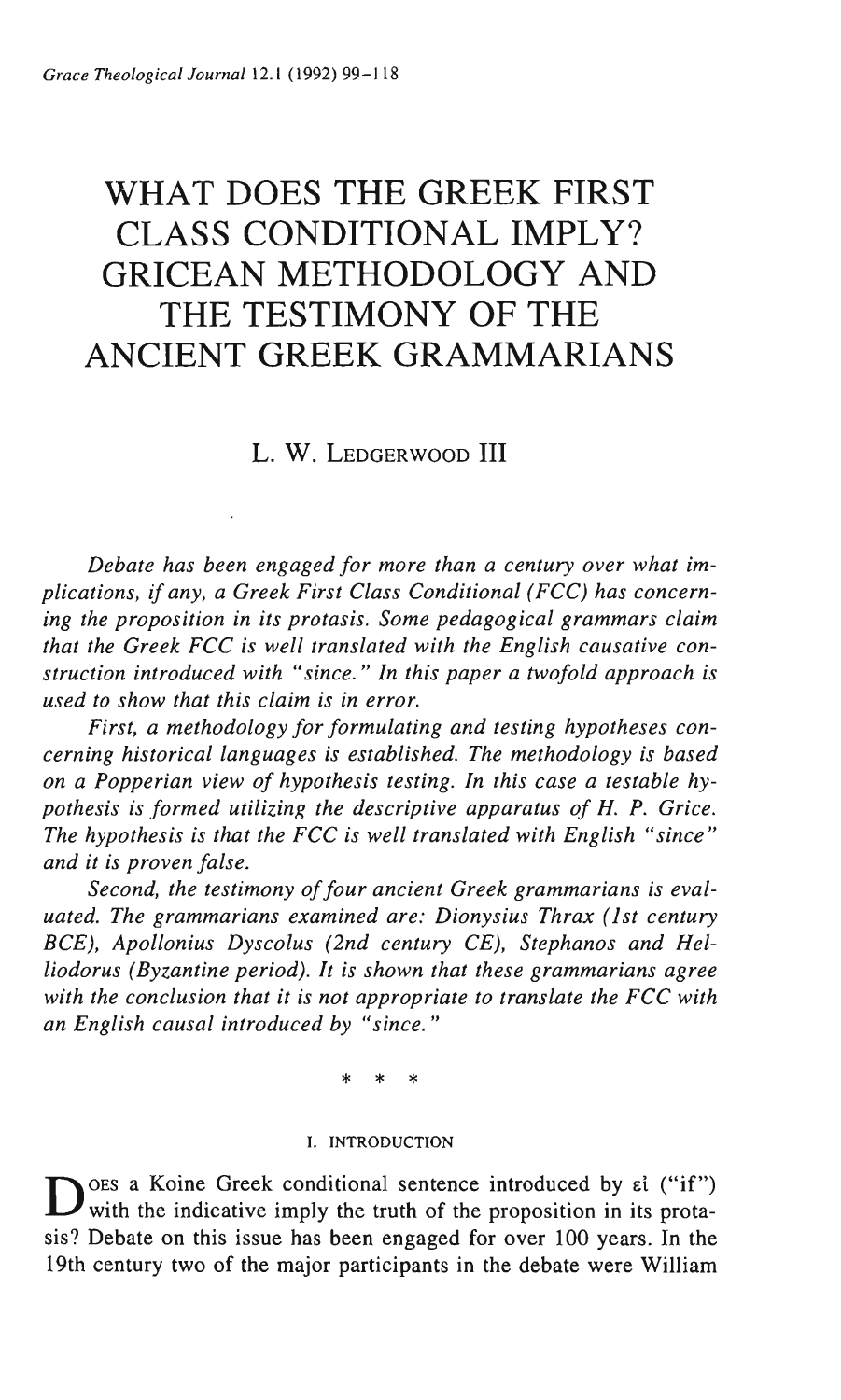Goodwin<sup>1</sup> and Basil Gildersleeve.<sup>2</sup> Early in this century, A. T. Robertson.<sup>3</sup> claiming to be in the Gildersleevian tradition, asserted that the truth of the proposition in the protasis is implied to be true or at least assumed true for the sake of argument. Some modern pedagogical grammars follow Robertson's assertions and carry them to an extreme that Robertson himself did not.

These pedagogical grammars claim that a Greek conditional introduced by  $\epsilon$  with the indicative should be translated with an English causal construction. That is, a sentence like:

(Ia) Ei ούν συνηγέρθητε τω Χριστώ τα άνω ζητείτε (Col 3:1)

should be translated with the causal (1b) below and not with the conditional (Ic).

- (1b) Since then you have been raised up with Christ, keep seeking the things above.
- (1 c) If then you have been raised up with Christ, keep seeking the things above.

They claim that sentence (Ia) implies that the proposition in its protasis, namely, "You have been raised up with Christ," is true and for this reason an English causal sentence should be used. Recently, James Boyer<sup>4</sup> argued that such a claim is in error.

This debate has been clouded by at least two factors: ambiguity of terms and hypotheses formulated in an untestable manner. For this reason, no one has achieved a level of proof on which all can agree. However, H. P. Grice<sup>5</sup> has developed linguistic theory which provides a descriptive apparatus in which testable hypotheses concerning implications can be formulated. Using Grice's descriptive apparatus it is pos-

<sup>1</sup>William Goodwin, "The classification of Conditional Sentences in Greek Syntax," in *Journal of Philology* 15 (1874) 188-205; "'Shall' and 'Should' in Protasis, and Their Greek Equivalents," in *Journal of Philology* 18 (1877) 18-38; *Syntax of the Moods and Tenses of the Greek Verb* (London: MacMillan, 1889); *Greek Grammar* (London: Mac-Millan, 1879, reprinted by St. Martin's, 1878) §§ 1381-1424.

<sup>2</sup>Basil L. Gildersleeve, "Studies in Pindaric Syntax," in *American Journal of Philology,* 3 (1882) 434-55; "A Reply to E. B. Clapp," in *American Journal of Philology 9*  (1888) 491-92; "Stahl's Syntax of the Greek Verb," in *American Journal of Philology*  30 (1909) 1-21.

<sup>3</sup>A. T. Robertson, A Grammar of New Testament Greek in Light of Historical Re*search* (Nashville: Broadman, 1934).

4James L. Boyer, "First Class Conditionals, What Do They Mean?" in *Grace Theological Journal* 2.1 (1981) 75-114.

5H. P. Grice, "Logic and Conversation," in *Syntax and Semantics* 3, *Speech Acts,*  ed. P. Cole and J. P. Morgan (New York: Academic, 1975) 41-58; H. P. Grice, "Further Notes on Logic and Conversation," in *Syntax and Semantics* 9, *Pragmatics,* ed. J. M. Sadock (New York: Academic, 1978) 113-27.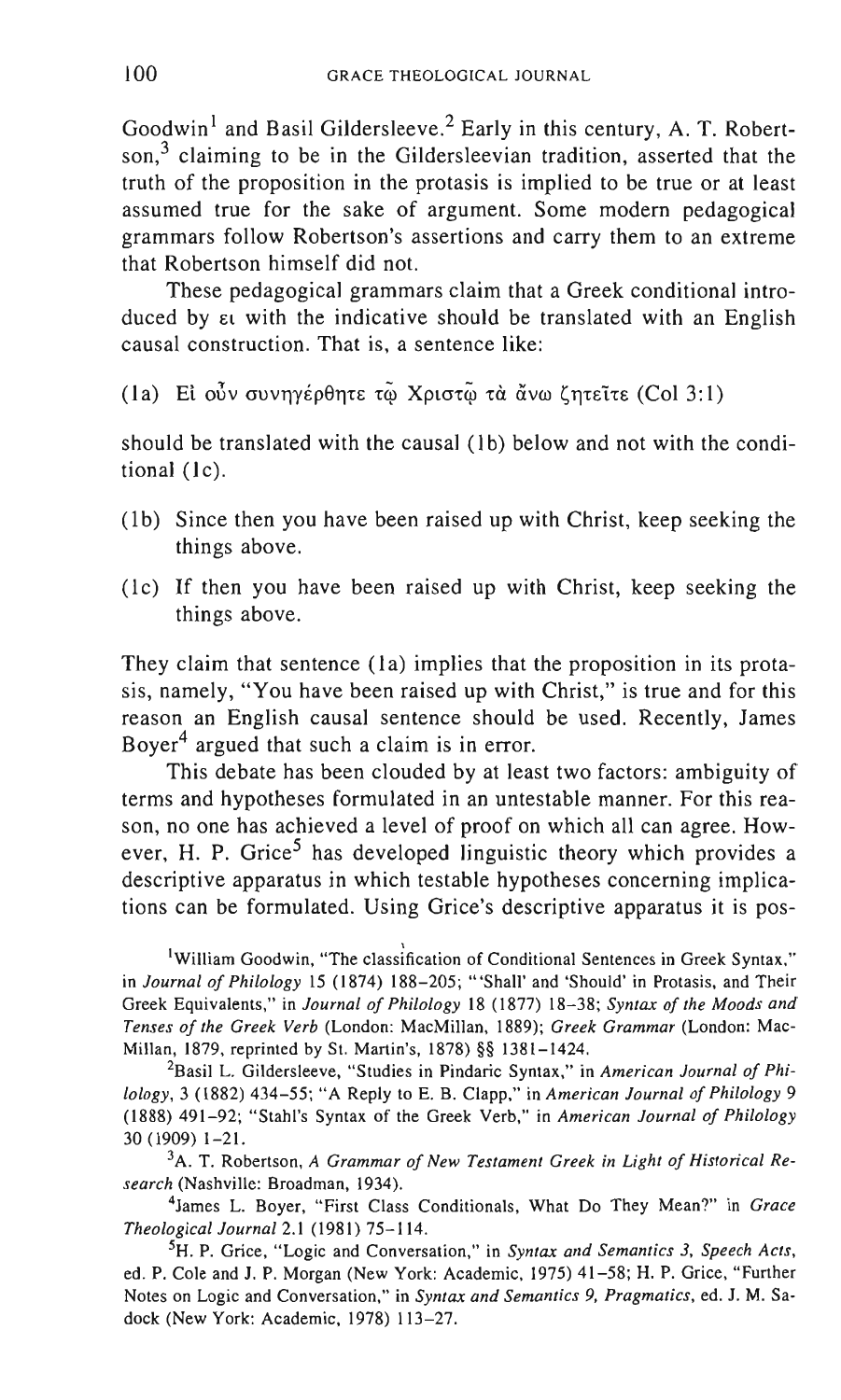sible to define a clear and unambiguous hypothesis to test whether or not the claim of these pedagogical grammars is indeed sound. In the following paper, the assertions of some grammarians over the past century are reviewed. The claim of the pedagogical grammars which assert that a first class conditional should be translated with English "since" is formulated into a testable hypothesis. The methodology employed proves unambiguously that conditional sentences introduced with  $\epsilon_1$  plus the indicative do not imply the truth of the proposition in the protasis.

In the debate over the implications of Greek conditionals, no one has gone back to examine what ancient Greek grammarians said about the issue. A second purpose of this paper is to do just that. The relevant claims of Greek grammarians from 200 B.C. to A.D. 600 are reviewed. These confirm that conditional sentences introduced with  $\epsilon_1$  with the indicative do not imply that the proposition in the protasis is true.

#### II. NOTATIONAL CONVENTION

There are two conditional particles in Greek:  $\epsilon i$  and  $\dot{\epsilon} \dot{\alpha} v$ . Readers of this paper not familiar with Greek may, for the time being, consider both  $\epsilon$ <sup>1</sup> and  $\dot{\epsilon}$  av to mean "if" neglecting any differences in meaning between them. Greek also has a causal particle  $\epsilon \pi \epsilon i$  which is well translated by the English "since."

Many grammarians categorize the Greek conditionals in different ways and use different names for their categories. Only two of the forms of the conditionals will be discussed in this paper: the forms many grammarians call the first and third class conditionals. The causal construction will also be discussed. The following notational shorthand will be used to refer to these constructions.

| Shorthand | Syntactic form                                            | Common name             |
|-----------|-----------------------------------------------------------|-------------------------|
| εί p,q    | $\epsilon$ i + indicative, indicative                     | first class conditional |
| έάν p,q   | $\dot{\epsilon}\acute{\alpha}v$ + subjunctive, indicative | third class conditional |
| έπεί p,q  | $\epsilon$ πεί + indicative, indicative                   | causal construction     |

In this notation, "p" and "q" are variables representing clauses in the protasis and apodosis respectively.

#### Ill. A BRIEF HISTORY OF THE ARGUMENT

#### *A. William Goodwin*

William Goodwin sets forth his claims in no uncertain terms:

(2) Probably no grammarian would now maintain the absurdity that the indicative in the protasis expresses either "certainty in fact" or "what is believed by the speaker to be true." . . . Most grammarians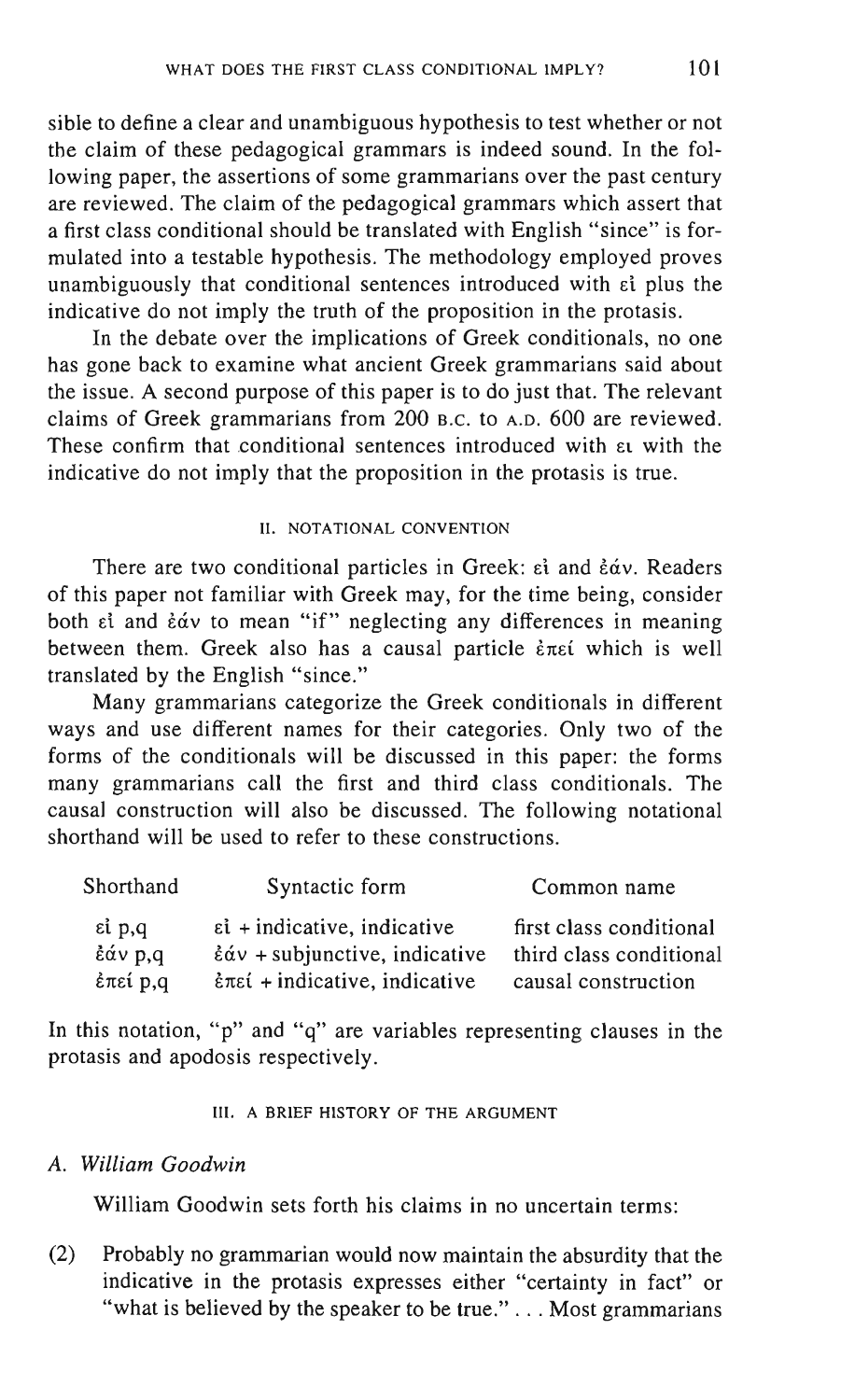are eager to disclaim any connection between the "certainty" here intended and the matter of fact or even opinion; and thus they reduce the "certainty" to a harmless abstraction, which is utterly valueless as a definition ...

I have now nothing to change the statement which I made in 1864, ... Every example that I have met has only confirmed the opinion, which I now express with the greatest confidence that there is no inherent distinction between the present indicative [Ei p,q] and present subjunctive [ $\check{e}\check{a}v$  p,q] in the protasis, except that of *time6* (Goodwin's emphasis).

Goodwin spends the bulk of his article on aspectual and temporal differences between conditionals of the form  $\dot{\epsilon} \dot{\alpha} v$  p,q and  $\dot{\epsilon} \dot{\epsilon}$  p,q when the proposition q is expressed with a future indicative.

## *B. Basil Gildersleeve*

Concerning the first class condition Gildersleeve says:

(3) It is used of that which can be brought to the standard of fact; but the standard may be for or against the truth of the postulate. All the logical condition [Ei p,q] asserts in the inexorable connection of the two members of the sentence. It is the favorite condition in argument ... when one wishes to be or seem fair ... when one is sure of the premise.... But so long as the negative continues to be  $\mu$ n, the conditional and the causal do not coincide.... In prose, it is semi-causal.<sup>7</sup>

An observation to make concerning this passage is that Gildersleeve does not say that Et p,q implies that the proposition p is true like a causal  $\epsilon$ πεί p,q does. On the contrary, he even says it does not do so. Robertson claims to be in the Gildersleevian tradition. However, the terminology he uses is not as concise as Gildersleeve's and he has been interpreted by some to suggest more than Gildersleeve did, namely that Ei p,q implies the truth of p.

#### C. *A. T. Robertson*

Robertson says concerning these conditionals:

(4) This theory in brief is that there are four classes of conditions which fall into two groups or types. The two types are the deter-

6Goodwin, "Conditional Sentences in Greek Syntax," in *Journal of Philology 15*  (1874) 189-90.

<sup>7</sup>Gildersleeve, "Studies in Pindaric Syntax," in *American Journal of Philology 3*  (1882) 435.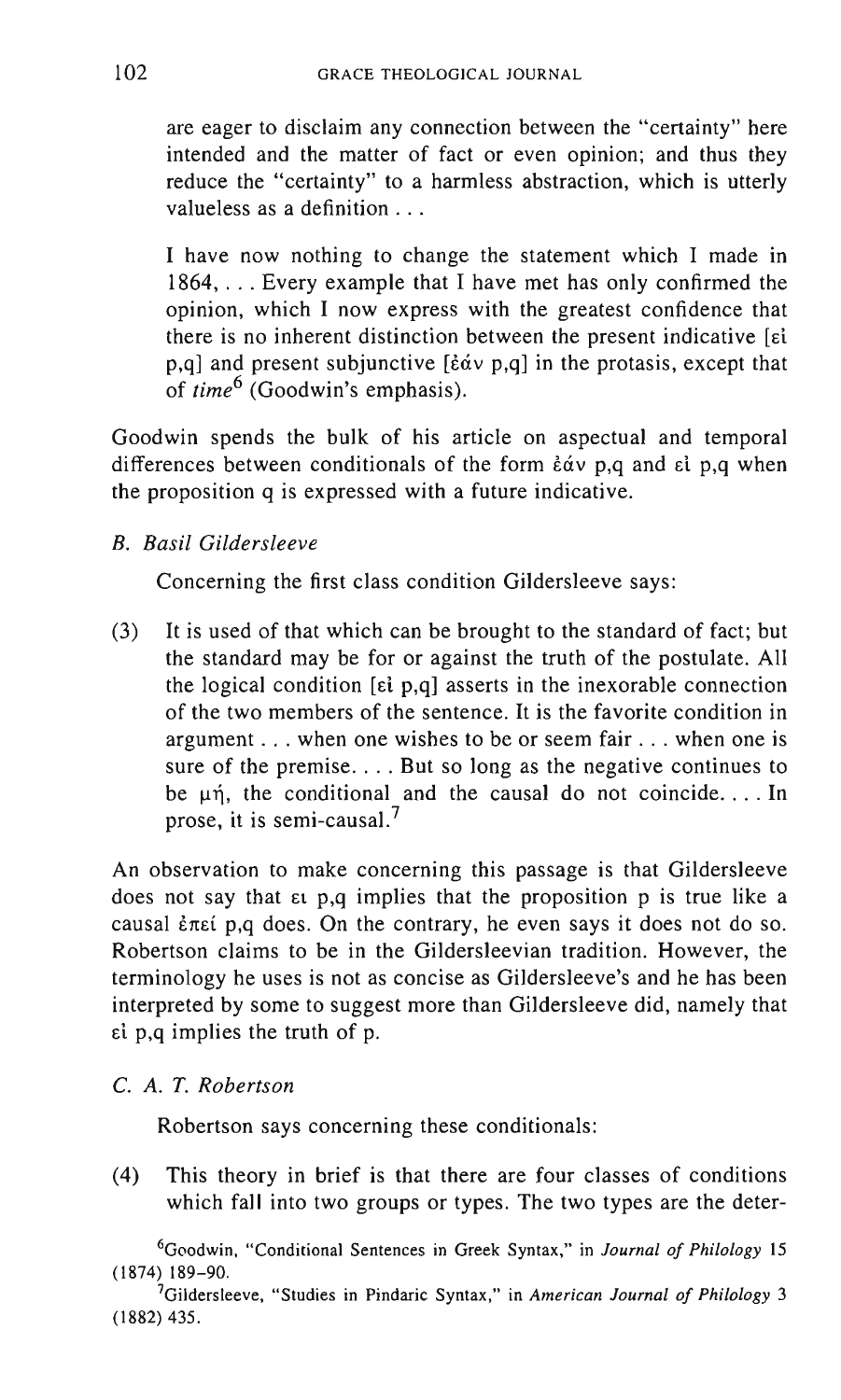mined [ $\epsilon$ i p,q is in this group] and the undetermined  $\epsilon$   $\delta \alpha v$  p,q is in this group]. The point in "determined" [ $\varepsilon$ i p,q] is that the premise or condition is *assumed* to be true .... The indicative is used for this type ... The other type is the undetermined condition. Naturally the indicative is not allowed here. The element of uncertainty calls for the subj. or the optative....  $8 \text{ In broad outline}$ these four classes of conditions may be termed Reality [ $\varepsilon$ i p,q], Unreality, Probability  $[\& \& \nu \quad p,q]$  and Possibility.... This brings us to the other theory ... expounded by Goodwin .... Goodwin confuses the "fact" with the "statement" of the fact. He describes his first condition thus: "When the protasis *simply states* a present or past particular supposition, implying nothing as to the fulfillment of the condition, it takes a present or past tense of the indicative with  $\epsilon i$ ." The words to which I object ... are "implying nothing as to the fulfillment of the condition." This condition  $\lceil d \rceil$ p,q] *pointedly* implies the fulfillment of the condition .... This is the *crux* of the whole matter<sup>9</sup> (Robertson's emphasis).

Robertson moderates his stance slightly to account for the many examples in which  $\varepsilon i$  p,q clearly does not imply truth of the proposition in the protasis. Such an instance is Matt 12:27, where Jesus says, "If [ $\varepsilon$ i] I cast out demons by Beelzebul . . . " Concerning this Robertson says,

(5) This class of condition [ $\epsilon i$  p,q] assumes the condition to be a reality and the conclusion follows logically and naturally from that assumption ... This condition therefore, taken at face value, assumes the condition to be true. The context or other light must determine the actual situation. This is a good example (cf. also Gal 5:11) to begin with, since the assumption is untrue in fact, though assumed to be true by Jesus for sake of argument.<sup>10</sup>

What Robertson is saying here is that Matt 12:27 should be translated, "Assuming for the moment that I do cast out demons by Beelzebul ..." instead of with the causative, "Since I cast out demons by Beelzebul ... " In this statement Robertson makes it clear that he is not asserting that the propositions in the protasis are in fact true.

However, Robertson's claims are vague and untestable. He calls the condition of the type  $\varepsilon i$  p,q "determined," in contrast to "undetermined." He calls it a condition of "reality," in contrast to "possibility." He says that this condition assumes the premise to be true, in another that it pointedly implies the fulfillment of the condition and finally that

<sup>8</sup>Robertson, *Greek Grammar* (Nashville: Broadman, 1934) 1004. 9Robertson, *Greek Grammar,* 1005-6.

<sup>&</sup>lt;sup>10</sup>Robertson, *Greek Grammar*, 1007-8.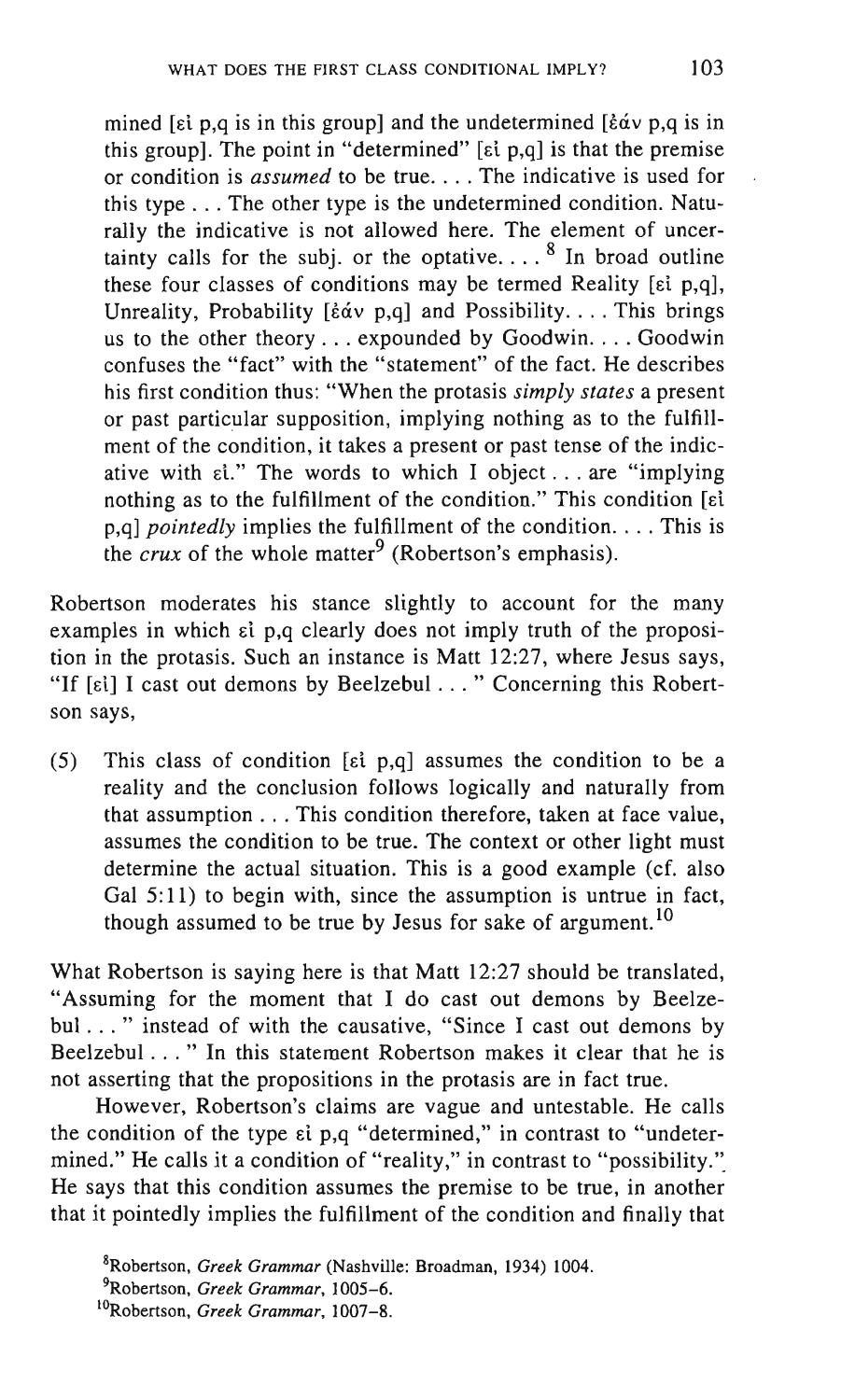it assumes the condition to be a reality. Apparently misunderstanding Robertson, some pedagogical grammars, which claim Robertson as their authority, have gone so far as to identify conditionals of the form d p,q with causal constructions.

#### *D. The Claim of Summer's Pedagogical Grammar*

Only one of the pedagogical grammars is quoted here as an example of what some of Robertson's followers claim. Others may be examined by the interested reader.<sup>11</sup> Ray Summers, in his pedagogical grammar says,

(6) The first class condition [d p,q] *affirms* the reality of the condition ... "εί μαθεται τοῦ κυρίου ἔσμεν σωθήσεται" ... This construction is best translated, "Since we are disciples of the Lord, we shall be saved." $12$ 

#### E. *Boyer's Rebuttal*

Boyer attributes much of the confusion in this argument to Robertson's unclear terminology. Furthermore, he notes that Robertson is inconsistent in the application of his theory to conditionals in his commentary *Word Pictures.* In *Word Pictures* sometimes Robertson notes that a protasis is assumed true, but in many cases where it is obviously false, he fails to mention that a first class conditional is used in the Greek. <sup>13</sup>

Boyer sought to bring some focus to this debate by examining all of the conditionals in the New Testament. He used *gramcord* to search the New Testament for all the examples of each kind of condition.<sup>14</sup> He then sorted first class conditionals into three groups: (1) instances where the condition was obviously true, (2) instances where the condition was obviously false, (3) instances where the condition was undetermined. According to his classification, 115 of the condition in the NT are obviously true and 36 are obviously false.<sup>15</sup> He considers these

<sup>11</sup> Some other grammars which assert claims like Summers' are: F. Blass, A. Debrunner and R. Funk, *A Greek Grammar of the New Testament and other Early Christian Literature* (Chicago: University Press, 1961); H. E. Dana and J. R. Mantey, *A Manual Grammar of the Greek New Testament* (Toronto: Macmillan, 1957); Huber L. Drumwright, *An Introduction to New Testament Greek* (Nashville: Broadman, 1980).

12Ray Summers, *Essentials of New Testament Greek* (Nashville: Broadman, 1950) 108-9.

13Boyer, "First Class Conditionals," *GTJ* 2.1 (1981) 79-80.

14Boyer's work is reported in four articles in *Grace Theological Journal.* In addition to the one cited above there are: "Second Class Conditions in New Testament Greek," 3.1 (1982) 81-88; "Third (and Fourth) Class Conditionals," 3.2 (1982) 163-75; "Other Conditional Elements in New Testament Greek," 4.2 (1983) 173-88.

15Boyer, "First Class Conditionals," *GTJ* 2.1 (1981) 76.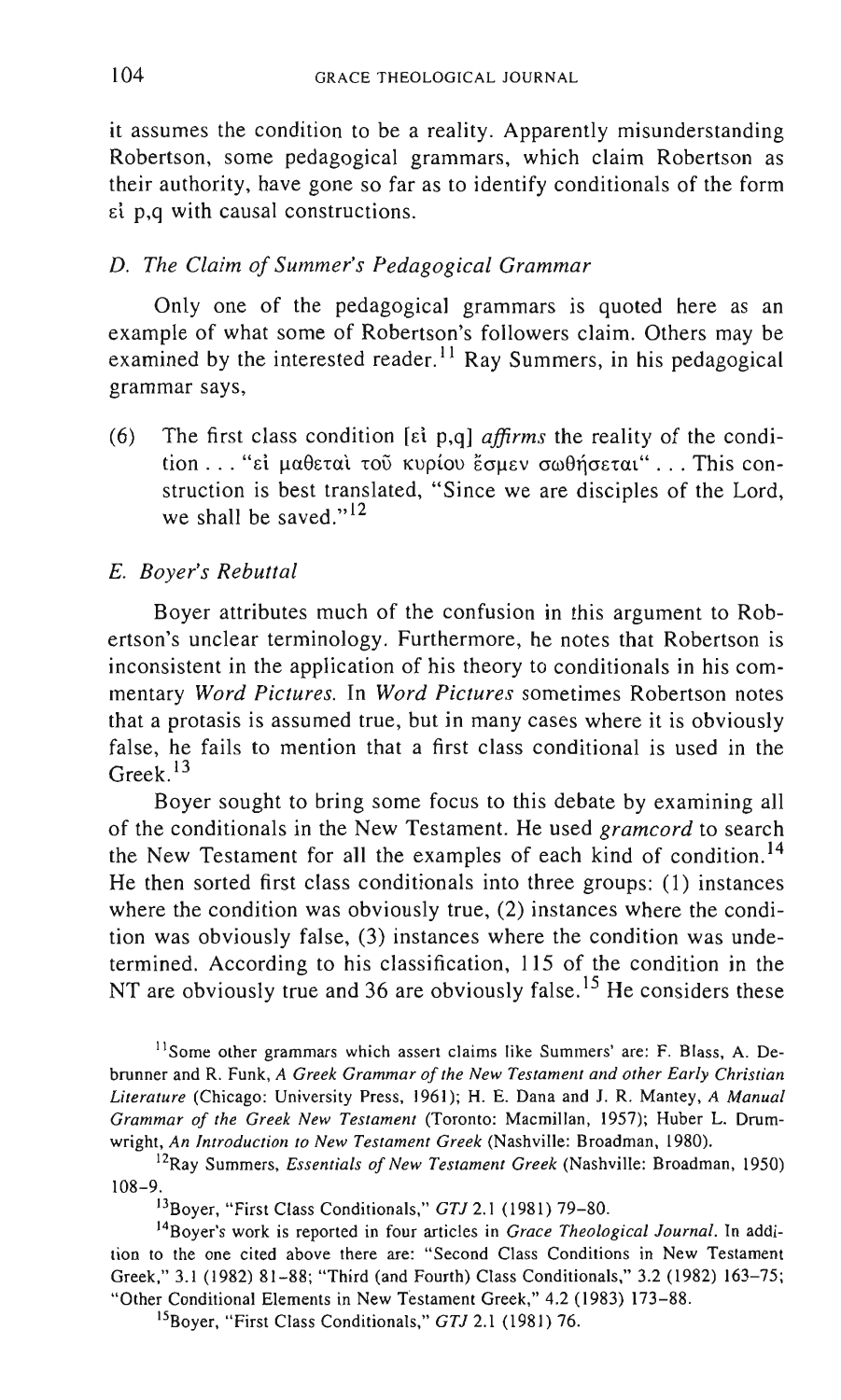36 conditions in the obviously false category to be counterexamples to those who would translate the  $\varepsilon$  p, $\alpha$  with "since."

Boyer's work is exhaustive and convincing. However, there is still an element of uncertainty in Boyer's analysis because the methodology by which he separated the conditions into categories of "obviously true" and "obviously false" is apparently his own intuition. There are many examples in his obviously false category concerning which it is not so obvious that they are false. For example:

(7a) If  $[\epsilon\iota]$  you are the Christ, tell us. Luke 22:67

(7b) If  $\lceil \varepsilon i \rceil$  to others I am not an apostle, yet I am to you. 1 Cor 9:2

In sentence (7a), Jesus was in fact the Christ, though the speakers of this sentence may not have believed He was. In (7b) there were in fact others who believed Paul was not an apostle, which makes the protasis in fact true, even though Paul was in fact an apostle and believed himself to be one.

#### IV. GRICEAN DESCRIPTIVE APPARATUS

Significant progress has been made in linguistic description in the past two decades in the area of implications. The work of H. P. Grice<sup>16</sup> is foundational in this area. Many unambiguous tests for identifying and proving the existence of implicatures<sup>17</sup> have been developed. One of these tests will aid us in this endeavor. <sup>18</sup>

Grice made a useful distinction between two kinds of implicature: conventional implicature and conversational implicature. A conventional implicature is one which is associated with the meaning of the words and the grammar of a sentence, which cannot be canceled by the context. For example, factive verbs  $19$  have the conventional implicature

<sup>16</sup>See n. 5 above.

 $17$  Grice defined the term "implicature" saying, "I wish to introduce as terms of art, the verb *implicate* and the related nouns *implicature* (cf. *implying)* and *implicatum* (cf. *what* is *implied).* The point of this maneuver is to avoid having, on each occasion, to choose between this or that member of the family of verbs for which implicature is to do general duty" (Grice [1975] 43, 44). Generally speaking, one may think of an implicature as an implication. But Grice introduced this unique term, because terms like "implication," "presupposition," and "assumption" have been used for a variety of different and poorly defined uses.

<sup>18</sup>Some helpful introductory texts on Gricean implicature are: Stephen C. Levinson, *Pragmatics* (Cambridge: University Press, 1983) 97-166; John Lyons, *Semantics* (Cambridge: University Press, 1977) 592-606; John McCawley, *Everything that Linguists Have Always Wanted to Know About Logic* (Chicago: University Press, 1981) 214-34.

<sup>19</sup>Factive verbs are verbs which presuppose the truth of their complements. This class of verbs was first identified by Paul and Carol Kiparsky in their article "Pact" in *Progress in Linguistics,* ed. M. Bierwisch and K. Heidolf (The Hague: Mouton, 1970)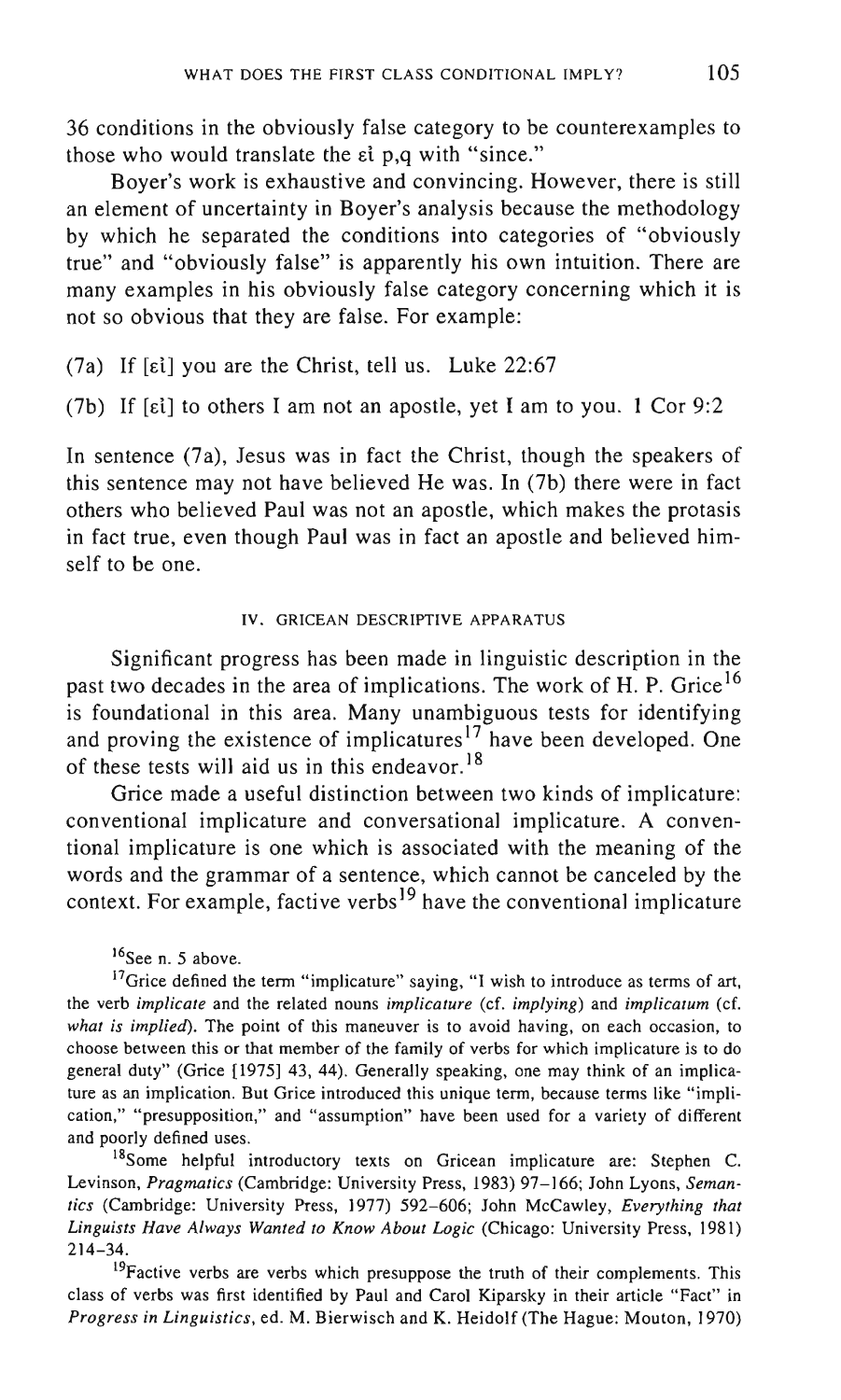that the proposition in their complement is true. Evaluative verbs<sup>20</sup> have a conversational implicature that the proposition in their complement is true. Consider the following sentences with the factive verb "regret" and the evaluative verb "criticize."

- (8a) I regretted that John told a lie.
- (8b) I criticized John for telling a lie.

The complement's proposition in both cases is the same: "John told a lie." But what about the implicatures? Does a person who utters (8a) or (8b) implicate that John told a lie? It may seem that both sentences do, but on closer inspection we find that they are different with respect to implicature.

A common test for implicature is to place the utterance in a context which attempts to cancel the implicature. If a sentence with a conventional implicature is placed in a context which attempts to cancel the implicature, a pragmatically ill-formed sentence results. If a sentence with a conversational implicature is placed in a context which attempts to cancel the implicature, the implicature is canceled and the sentence remains well formed. For example the sentences in (8) are put in such contexts in (9) below.

- (9a) #1 regretted that John told a lie, but I shouldn't have regretted it because it was Joe who lied.
- (9b) I criticized John for telling a lie, but I shouldn't have criticized him because it was Joe who lied.

I use a pound symbol (#) to the left of a sentence to indicate that the sentence is pragmatically ill-formed. Since (9a) is ill-formed, this proves that the sentence (8a) has a conventional implicature that John told a lie. In sentence (9b) the implicature that John told a lie is canceled by the

<sup>143-73.</sup> Some examples of factive verbs in English which take object clause complements introduced by *that* are: *regret, resent, deplore, be odd, be glad.* Some examples of factive verbs in Greek which take object clause complements introduced by  $\delta x_i$  are:  $\theta \alpha v$ μάζω, λανθάνω, χαίρω, λυπέομαι, μεταμέλομαι. See L. W. Ledgerwood, "Syntactic Insulation of Factive Clauses," in *The Journal of the Linguistic Association of the Southwest*  5.2 (1982) 105, 112.

<sup>20</sup>Evaluative verbs are verbs like *criticize, accuse, praise, congratulate.* Filmore first identified this class of verbs in C. Filmore, "An Exercise in Semantic Description," in *Studies in Linguistic Semantics,* ed. C. J. Filmore and D. T. Langendoen (New York: Holt, 1972) 273-89. Karttunen and Peters showed that the implicature associated with them was not conventional but conversational. Lauri Karttunen and Stanley Peters, "Conventional Implicature," in *Syntax and Semantics* 9, *Presupposition* (New York: Academic, 1979).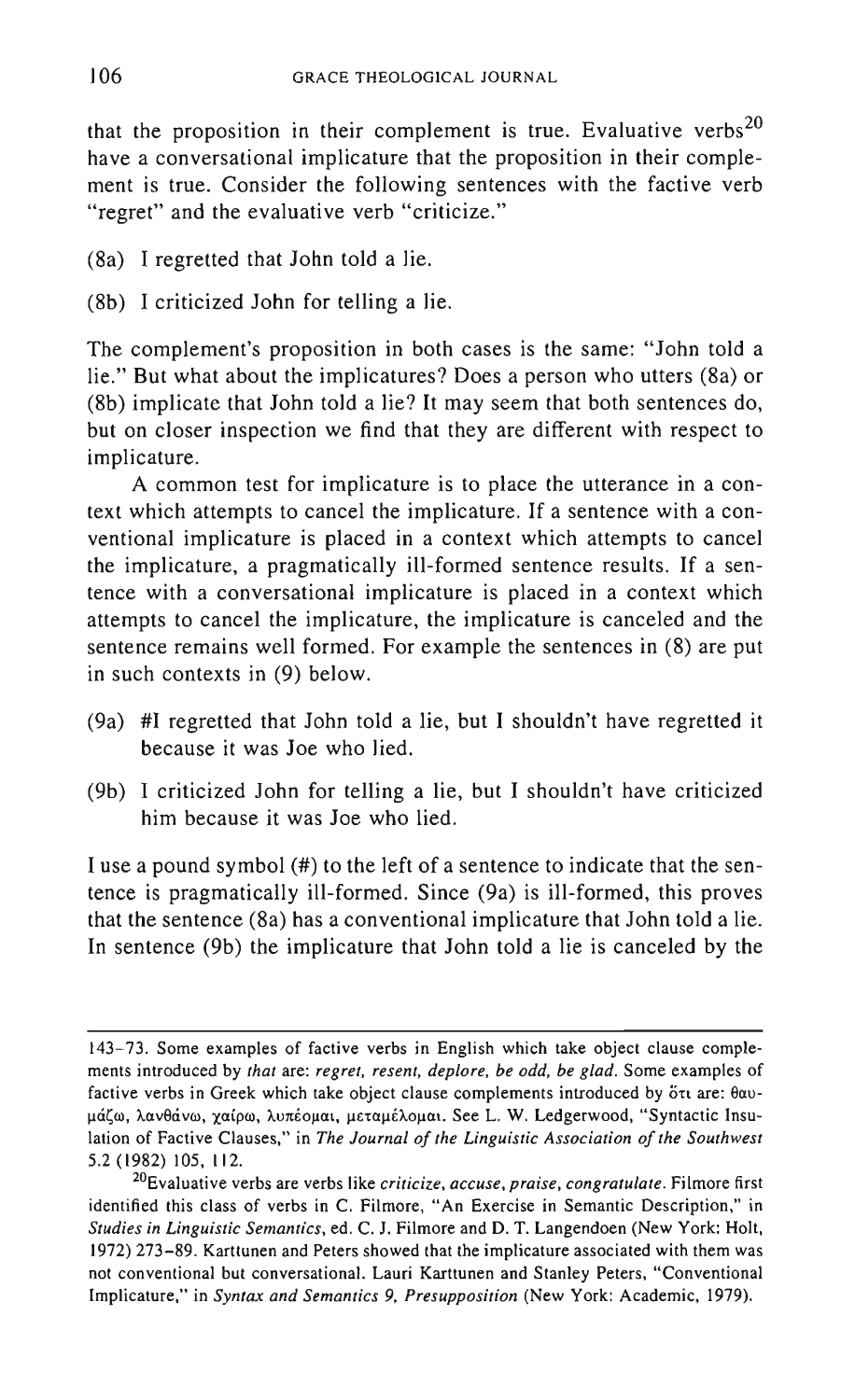context without resulting in a pragmatically ill-formed sentence. Therefore the implicature in  $(8b)$  was a conversational implicature.<sup>21</sup>

English causal sentences have a conventional implicature that the proposition in their protasis is true but English conditionals do not. Sentences (10) below illustrate this. Sentence (10a) implicates conventionally that the moon is full, but sentence (lOb) does not.

(lOa) Since the moon is full, it is opposite the sun.

(lOb) If the moon is full, it is opposite the sun.

To speakers of English this seems intuitively obvious. However, this claim may be moved beyond the realm of intuition by placing both sentences in a context that attempts to cancel the implicature as shown in sentences (11) below.

- (lla) #Since the moon is full, it is opposite the sun; but the moon is not full today.
- $(11b)$  If the moon is full, it is opposite the sun; but the moon is not full today.

This suggests a way to formulate a test of Summers' claim that  $\epsilon i$  p,q is best translated with English "since p,q." Summers' claim entails et p,q

 $^{21}$ By using Gricean terminology in this paper I do not mean to imply that Grice has said the last word on implicature. There have been challenges to Grice's methodology.

Most recently several books and papers have appeared proposing relevance theory as superior to the Gricean framework. Relevance theory and discussions of the problems with Grice's theory are contained in: Dianne Blakemore, "The Organization of Discourse," in *Linguistics, The Cambridge Survey Vol.* 4, ed. Frederick J. Newmeyer (Cambridge: University Press, 1988); Dianne Blakemore, *Semantic Constraints on Relevance*  (Oxford: Blackwells, 1987); Ruth Kempson, "Grammar and Conversational Principles," in *Linguistics, The Cambridge Survey Vol.* 1, ed. Frederick J. Newmeyer (Cambridge: University Press, 1988); D. Sperber and D. Wilson, *Relevance, Communication and Cognition* (Oxford, Blackwells, 1986).

Two comments are offered in defense of applying Gricean terminology in this paper. First, most of the challenges to Grice's work have come in the area of what he called conversational implicatures (for example, Jerrold M. Sadock, "On Testing for Conversational Implicature," in *Syntax and Semantics* 9, *Pragmatics,* ed. P. Cole [New York: Academic, 1977]). The notion of conversational implicature is not used in this paper; conventional implicatures are. (For more on conventional implicature see the following papers by Lauri Karttunen and Stanley Peters: "Requiem for Presupposition," in *Papers from the Third Annual Meeting of the Berkeley Linguistic Society,* 360-71; "Conventional Implicature," in *Syntax and Semantics* 11, *Presupposition* (New York: Academic, 1979); "Presuppositions of Compound Sentences," in *Linguistic Inquiry,* vol. 4 (1973) 169-93. Secondly, the goal of this paper is to show that by making use of a methodology like that of Grice, one can formulate clear and testable hypotheses which facilitate communication and advance research in applied areas such as this. These arguments could be reformulated in terms of relevance theory without changing the result.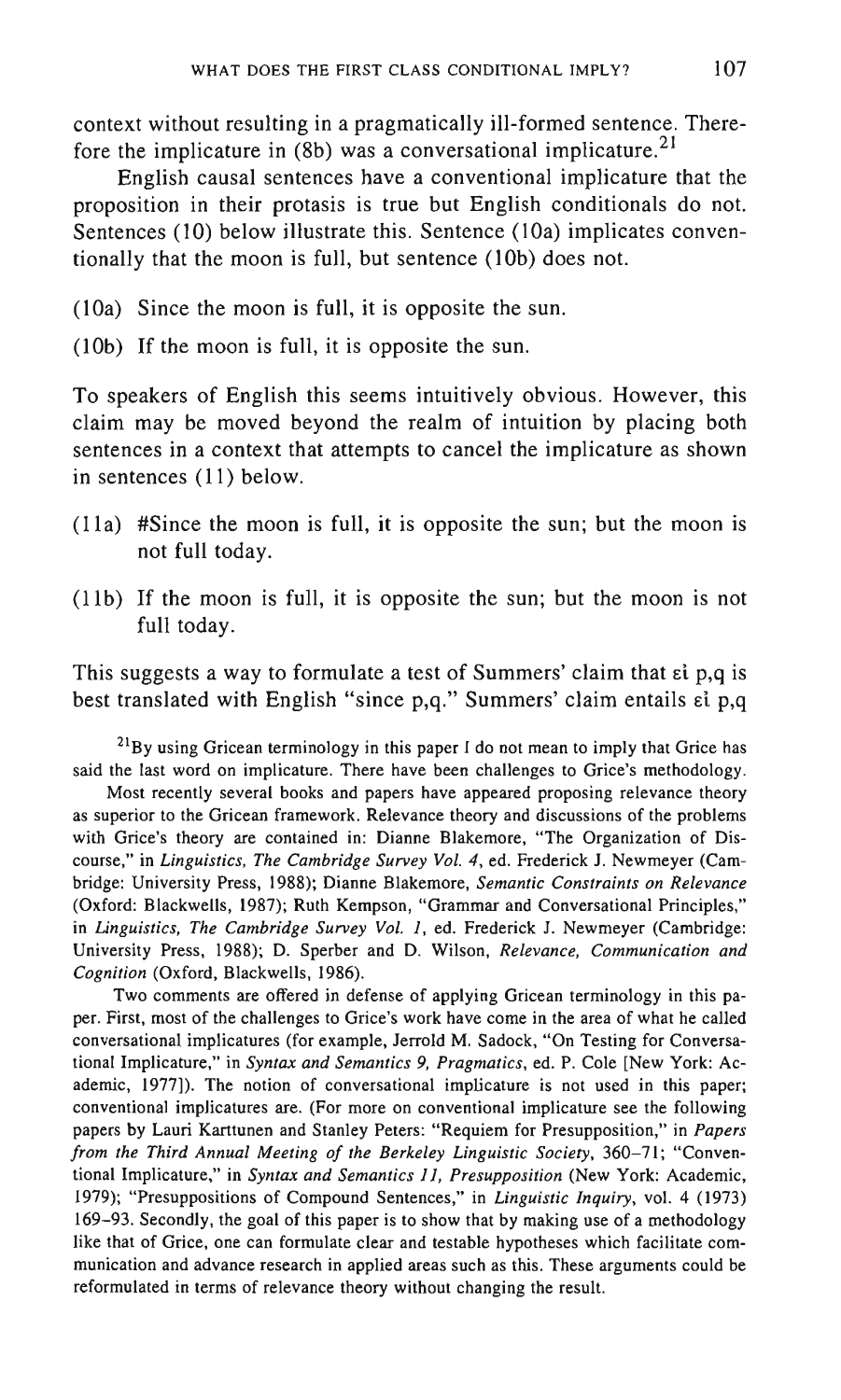having a conventional implicature that the proposition p is true. Summers' claim can be formulated in a hypothesis based on this entailment:

 $(12)$  Summers' hypothesis: Sentences of the form  $\epsilon i$  p,q have the conventional implicature that p is true.

Formulating his hypothesis in this manner yields one that is very testable. If indeed  $\epsilon i$  p,q does have a conventional implicature that the proposition p is true, then it will not occur in contexts which cancel implicature.

In an investigation of Koine Greek, it is not possible to record speech of native speakers nor to quiz them concerning their intuitions about their language. So, a disciplined methodology is needed for testing hypotheses from texts. David Lightfoot says in his *Principles of Diachronic Syntax*,<sup>22</sup> "One can never demonstrate the truth of a theory, only its falsity. Thus progress in scientific endeavors can be viewed as the successive elimination of theories shown by empirical investigation to be false." I take this somewhat Popperian view of scientific progress to be axiomatic. Thus the historical grammarian's goal is to formulate hypotheses that are well enough defined that they can be proven false. No hypotheses will ever be proven true in an inductive endeavor such as this; they will only be supported by arguments from silence. The confidence that may be placed in a hypothesis will be a function of how "silent" the text is; that is, of how many possibilities were examined in which the hypothesis could have been proven false and was not.

Large volumes of Greek texts must be searched to find whether  $\epsilon i$  $p,q$  occurs in contexts which cancel the implicature. If  $\varepsilon i$   $p,q$  is not found in such contexts, then this will be an argument from silence that it contains a conventional implicature. This is a weak argument. But if  $e^{i}$  p,q is ever found in a context in which the implicature is canceled, then it will be proven that the  $\varepsilon i$  p,q does not have a conventional implicature that p is true.

A systematic way of searching large amounts of text to look for examples like this is to imagine discourse forms which always cancel the proposition in the protasis. Sometimes this process can be made regular enough that a computer may be used to do some of the searching for such occurrences. For example, two conditionals linked by an adversative or disjunctive with the second protasis negated is such a construction.

22David Lightfoot, *Principles of Diachronic Syntax* (Cambridge: University Press, 1974) 74f.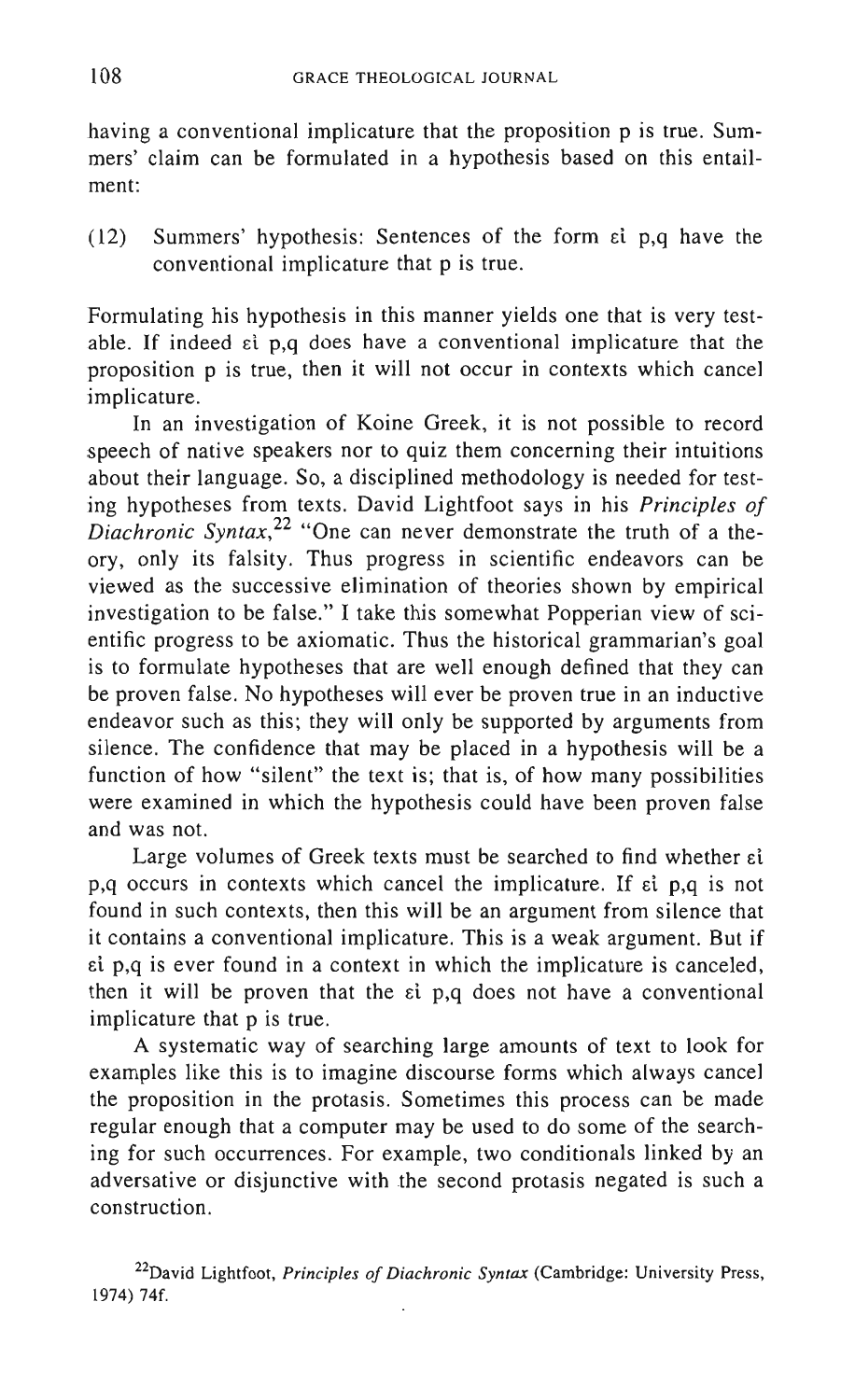#### $(13)$  if p then q but if not p then r

Another construction which cancels the proposition in the protasis is a modus tolens argument which has the form:

(14) if p then q, but not q, therefore not p

#### v. TESTING THE HYPOTHESIS

The first two books of Arrian's Discourses of Epictetus,  $23$  the Cynic Epistles<sup>24</sup> and the New Testament, all dating from around the first century A.D., have been searched for examples in which a conditional of the form  $\epsilon i$  p,q occurs in a context in which the proposition p is negated. Such examples are abundant. Following are some of them.<sup>25</sup>

A. *Examples of the Form el p,q but el not p,r* 

(15a) εί γάρ μὴ εἰσὶν Θεοί, πῶς ἐστι τέλος ἕπεσΘαι Θεοῖς; εἰ δ' εἰσὶν μέν, μηδενός δ' έπιμελούμενοι, και ούτως πῶς υγιες έσται; For if [al] there are not gods, how is it an end to serve gods? But if [ $\epsilon$ i] there are and they don't care, how will this be sound?

Epictetus 1.12.4

(15b) Ei μεν ούν άδικῶ και ἄξιον θανάτου πέπραχά τι, ού παραιτοῦμαι τὸ ἀποθανεῖν, εἰ δὲ οὐδέν ἐστιν ... If  $[\epsilon\iota]$  I am a wrongdoer, and have committed anything worthy of death, I do not refuse to die; but if [ $\epsilon i$ ] none of those things are true ...

(Acts 25: **11)** 

Note that in both of these cases, translation with "since" is not possible because the conventional implicature that "since" generates is canceled.

- (16a) #Since there are not gods  $\dots$ , but since there are  $\dots$
- (16b) #Since <sup>I</sup>am a wrongdoer ... , but since none of these things are true ...

23Epictetus in *Epictetus, the Discourses as Reported by Arian,* T. E. Page et aI., eds. (Cambridge: Harvard, 1967). Also the machine readable text of Epictetus' Discourses encoded in the Thesaurus Linguae Graeca database at the University of California at Irvine was used.

24Abraham J. Malherbe, *The Cynic Epistles* (Missoula, MT: Scholars, 1977).

<sup>25</sup>Other examples not listed here are: Epictetus I.12.4, I.29.7, II.1.17, II.2.24, II.4.4, II.5.25, II.IO.l3, II.15.6; Malherbe, *The Cynic Epistles,* Crates 30, p. 80,1. 6; 35, p. 88, 1. 19; Diogenes 5, p. 96, 1. 1; 24, p. 116, 1. 10. In the NT see Matt 12:27-28, 26:39-40; Luke 11:19-20; John 10:37; 18:23; 1 Cor 9:17; James 2:2-9.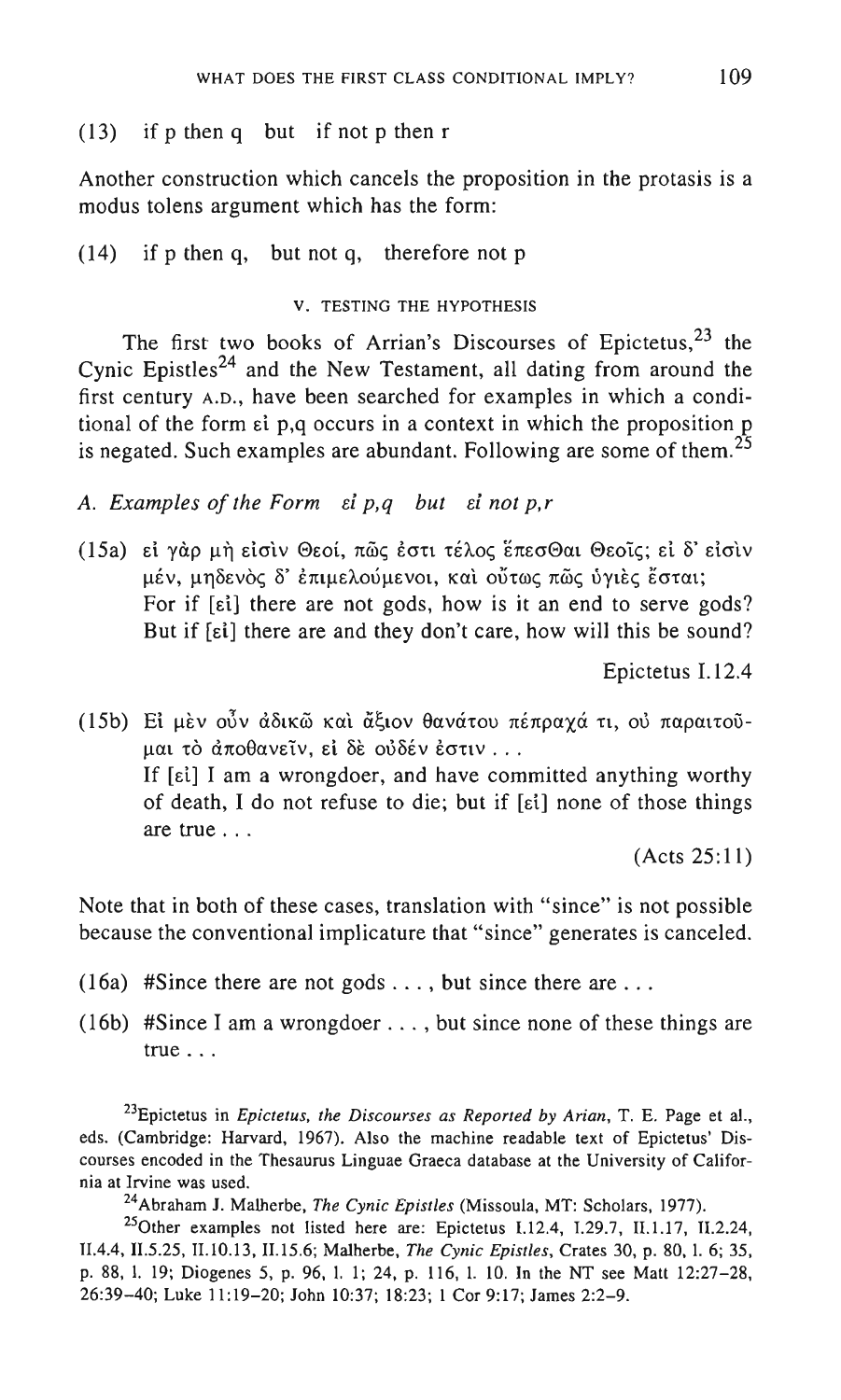#### *B. An Example of a Modus To/ens Argument*

(17) Ei δε ανάστασις νεκρών ούκ έστιν, ούδε Χριστός εγήγερται ... Νυνί δε Χρισός εγήγερται εκ νεκρών ...

But [ei] if there is no resurrection of the dead, not even Christ has been raised.... But now Christ has been raised from the dead... 1 Cor 15:13,20

Note that the argument makes no sense if at is translated with "since" because Paul intends for the Corinthians to deduce that there is a resurrection of the dead.

(18) #Since there is no resurrection of the dead, not even Christ has been raised ... But now Christ has been raised from the dead.

Examples such as these disprove the Summers hypothesis as formulated above. That is, they prove that conditionals of the form  $\epsilon i$  p,q do not have the conventional implicature that the proposition p is true. Therefore the English causal "since  $p,q$ " is not a good translation for  $\varepsilon i$ p,q across the board.

C. *Examples of* el *p,q in which p Is True* 

Nevertheless, sometimes there are cases in which conditionals of the form  $\epsilon i$  p,q can be translated with English "since." Following are two such examples.<sup>26</sup>

(19a) εί έμε εδίωξαν, και ύμας διώξουσιν. If [ $\epsilon$ i] they persecuted me, they will persecute you also.

John 15:20

(19b) Ei δε καλός ήν Πλάτων και ισγυρός, έδει κάμε καθήμενον έκπονεΐν, ΐνα καλός γένωμαι ή ΐνα ισχρός, ώς τοῦτο ἀναγκαῖον πρός φιλοσοφίαν, έπεί τις φιλόσοφος ἅμα και καλὸς ἦν και φιλόσοφος;

Now if [ $\varepsilon$ i] Plato was handsome and strong, is it necessary for me to sit down and strive to become handsome or strong on the assumption that this is necessary for philosophy, since  $[\hat{\epsilon} \pi \epsilon \hat{\epsilon}]$  some philosopher was at the same time both handsome and strong?

Epictetus 1.8.13

 $26$  For other examples in which the proposition in the protasis is true and translation with "since" is possible, see Malherbe, *Cynic Epistles,* Crates 30, p. 80 1. 8 and Sophocles Pr. 877N (sentence 28 in this paper); Rom 3:29, 30; 11 :21.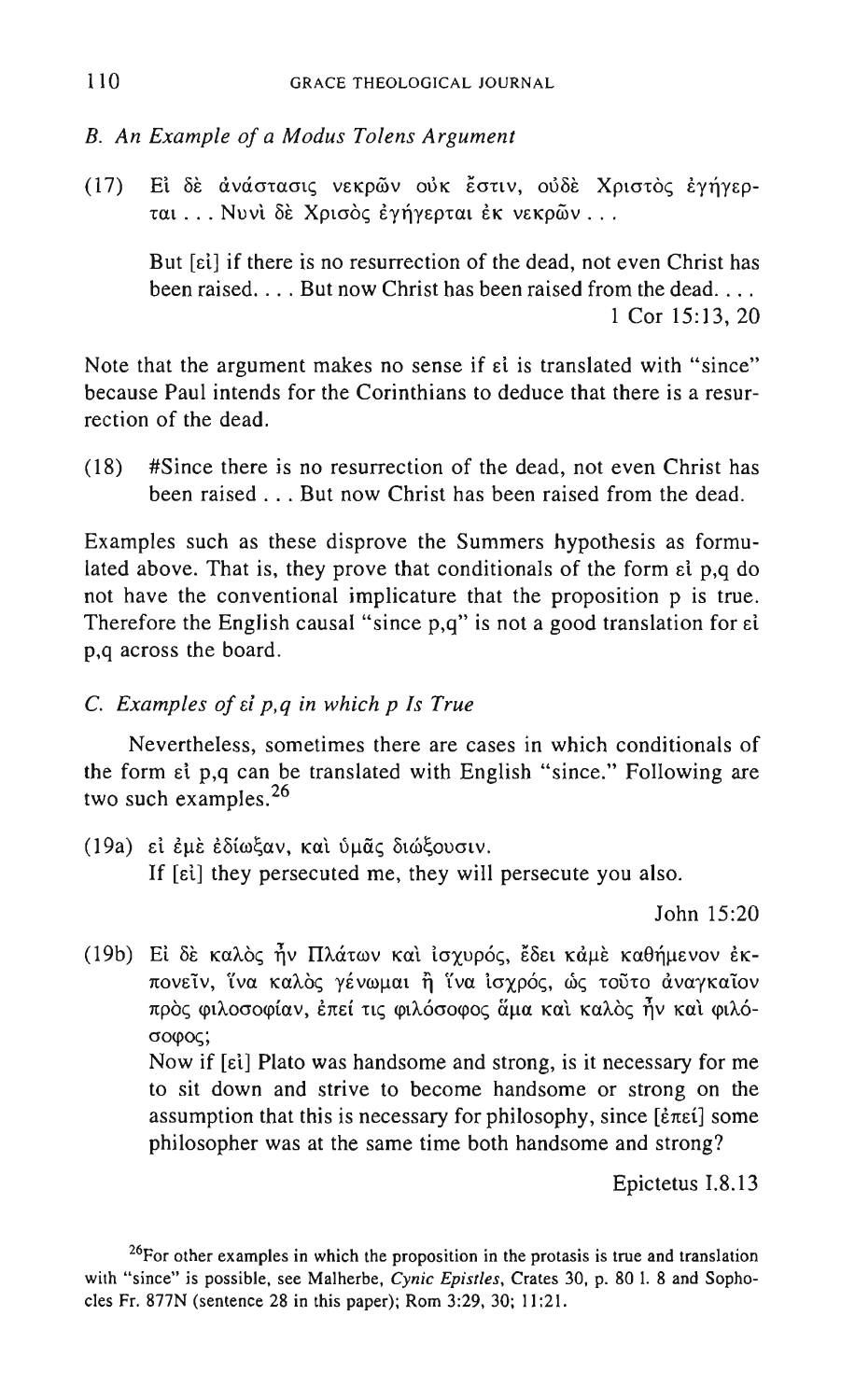Translations with "since p,q" are appropriate for these examples as shown in sentences (20) below.

(20a) Since they persecuted me, they will persecute you also.

(20b) Since Plato was handsome and strong ...

To the people who originally heard these utterances, and to those who are acquainted with Jesus' life and Plato's physique, it is generally known that Jesus was in fact persecuted and that Plato was in fact handsome and strong. That is, it is known from other sources that the proposition in the protasis is true. For this reason, translation with "since p,q" is acceptable, because the implicature generated by "since" does not conflict with the known facts of the case. In all the cases in the corpus under investigation where "since  $p,q$ " may be used to translate  $\epsilon i$ p,q, it is clear from the context that p is true. The truth of p comes from the context, not from a supposed implicature associated with  $\epsilon i \in p,q$ .

But the fact that  $\epsilon i$  p,q sometimes can and sometimes cannot be translated with "since p,q" indicates that there is something else going on in these conditionals other than conventional implicature and for this reason it is not appropriate to recommend a translation of  $\epsilon i$  p,q as "since p,q."

Why does  $\epsilon i$  p,q have this on again-off again implicature? Why don't such implicatures occur with  $\frac{\partial u}{\partial y}$ ,  $\frac{\partial u}{\partial y}$  These are not the subject of this paper. Answers to these questions have been proposed elsewhere.<sup>27</sup> What this paper claims to offer is unambiguous proof that the first class conditional does not conventionally implicate the truth of its protasis.

The following quotes from ancient Greek grammarians show that they agree with this conclusion.

VI. TESTIMONY OF THE ANCIENT GREEK GRAMMARIANS

Passages from four ancient Greek grammarians are presented below. The grammarians are: <sup>28</sup>

| Dionysius Thrax            | (1st century B.C.) |
|----------------------------|--------------------|
| <b>Apollonius Dyscolus</b> | (2nd century A.D.) |
| Stephanos                  | (Byzantine period) |
| Heliodorus                 | (Byzantine period) |

 $27$ Unpublished proposal presented by L. W. Ledgerwood at the 1989 meeting of the Linguistic Association of the Southwest in San Antonio, TX, and the 1990 AAR/SBL meeting in New Orleans, LA.

<sup>28</sup>The text used is found in G. Uhlig, *Grammatici Graeci I I/II, Dionysii Thracis* and *Grammatici Graeci, II II/III, Apollonii Dyscoli* (Hildesheim: Georg Olms, 1878-1910, reprinted 1965). The English translations are original.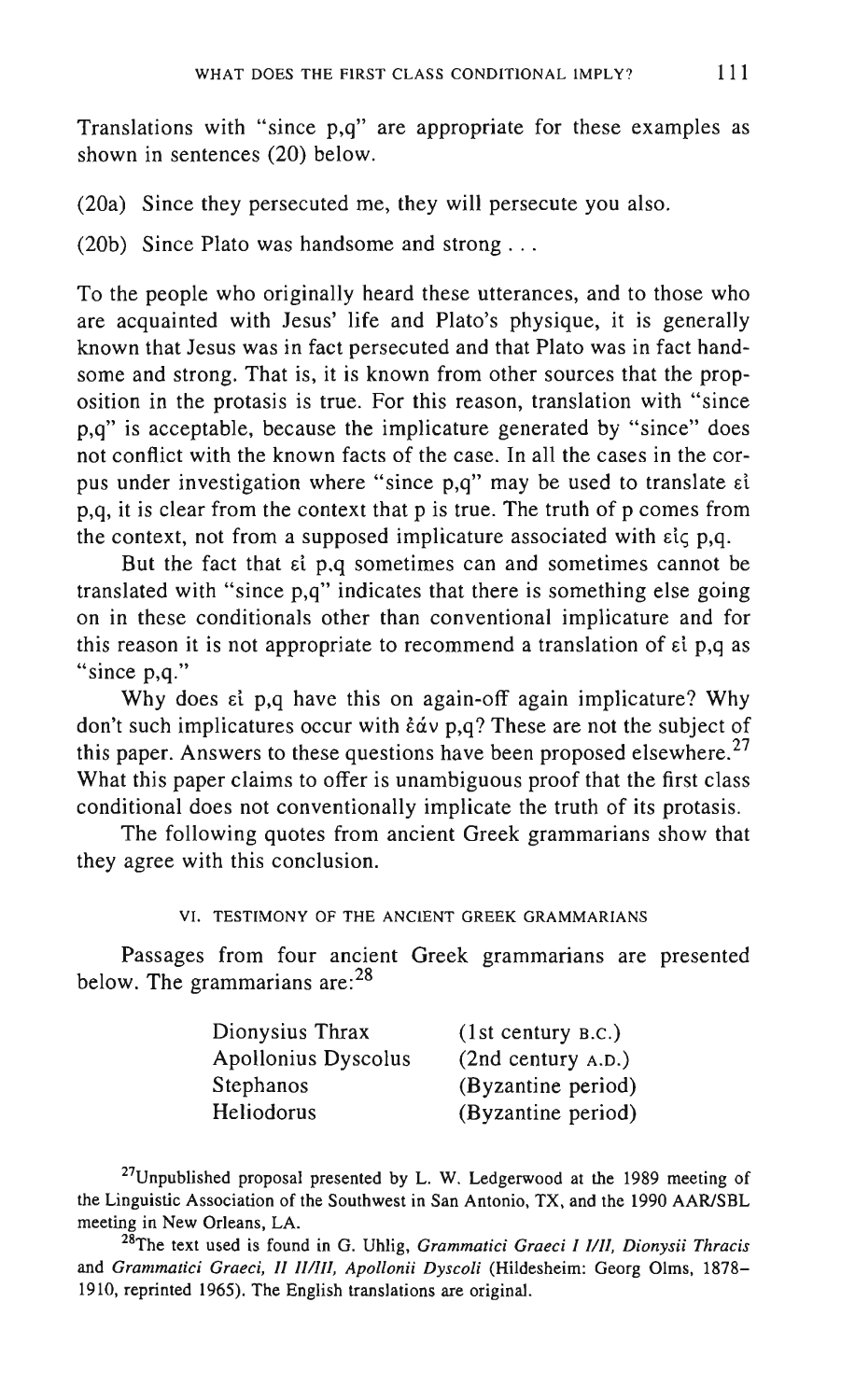Dionysius is the father of western grammatical tradition; however, his work is quite short. Stephanos and Heliodorus wrote commentaries on Dionysius' grammar which flesh out his arguments with example sentences. Apollonius wrote the most voluminous and original grammar of the four. We will examine Dionysius and his commentators first, then Apollonius.

#### A. *Dionysius Thrax*

Dionysius classed conditional and causal particles ( $\epsilon i$  "if,"  $\epsilon \pi \epsilon i$ "since,"  $\acute{\epsilon}$ av "if") along with conjunctions ( $\kappa$ ai "and,"  $\acute{\eta}$  "or,"  $\delta\acute{\epsilon}$ "but," etc.). He has only one short passage on conjunctions. The portion of this dealing with conditionals and causals is listed below.

If Dionysius' account seems unclear, his commentators adequately explain his meaning.

(21) Conditional particles are those which do not assert existence, but they signify consequence. They are: εί, εἴπερ, εἰδή, εἰδήπερ. Causal connective particles are those which assert order along with existence. They are επεί, επείπερ, επειδή, επειδήπερ. Expletive conjunctions are those which are used on account of meter or adornment. They are:  $\delta \eta$ ,  $\dot{\rho} \dot{\alpha}$ , vú,  $\pi$ oo
<sub>0</sub>,  $\tau$ oi,  $θην$ , ἄρ, δῆτα, πέρ, πῶ, μήν, ἄν, νῦν, οὖν, κέν, γέ (20.3.4,8).

Note that Dionysius does not discuss the conditional particle  $\dot{\epsilon}$ áv.  $\dot{\epsilon}$ áv is constructed from  $\varepsilon i$  plus the modal particle  $\check{\alpha}v$ . He mentions the modal particle  $\check{a}v$  under Expletive Conjunctions.<sup>29</sup>

#### B. *Dionysius' Commentators, Stephanos and Heliodorus*

(22) The conditional particles differ from the causal connective particles as follows: the conditional particles only connect propositions, they do not affirm the reality. For example, if I say, "If [ $\epsilon$ i] the sun is over the land," it is not clear whether the sun is over the land. But the causal connective particle, in addition signifying consequence and connecting to another proposition

<sup>29</sup>Dionysius has lumped a lot of different types of particles into his "Expletive Conjunctions." His statement about them indicates that he considers that they add little or no meaning to a text. Rather, they are added simply to make meter (i.e., in poetry) come out right and to add adornment. It seems that he really did not know what to do with these. Apollonius discusses a theory which said that expletive conjunctions merely "fill up the empty holes in a text" and takes strong objection to this theory. He says that each of the expletive conjunctions adds some special meaning such as "transition in logic" for  $\delta \eta$ , "moderation" for  $\gamma \epsilon$ , etc. (III.127-29). Unfortunately, he does not tell us what the special meaning of  $\check{a}v$  or  $\check{e}\check{a}v$  is.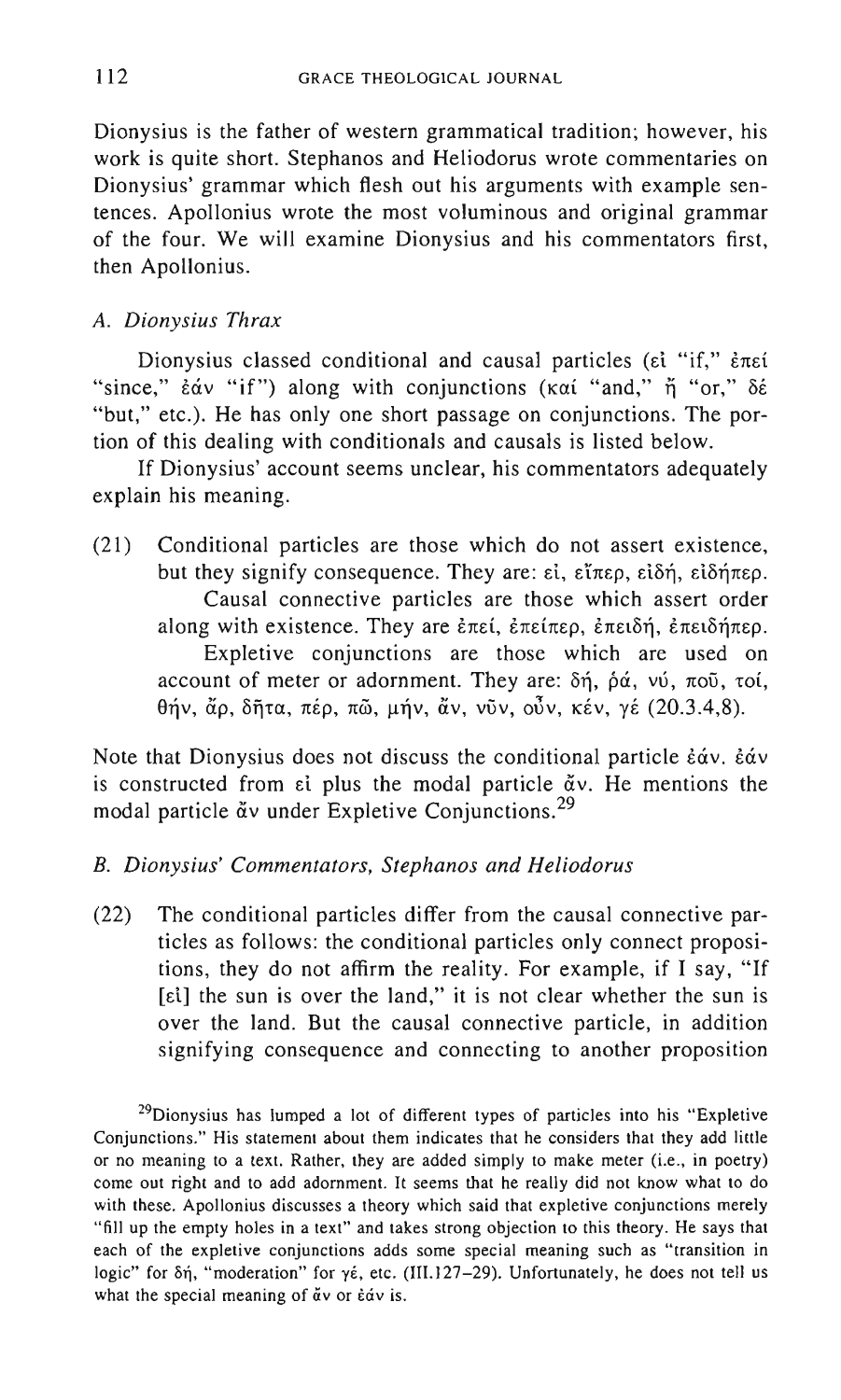also affirms the reality, for example, "since  $[\text{\textless}\,\text{\small{met}}]$  the sun is over the land, it is day" (Stephanos, in Uhlig 1965 I/III, p.284.30).

- (23) Of the conjunctions, some assert existence, others assert order and others both. Coordinating conjunctions [i.e.,  $\kappa \alpha i$  "and"] assert existence. For example, if I say, "God and day and justice exist," everything is affirmed. $30$  The conditional particles disclose order. For example, if I say, "If I am walking I am moving," the sentence holds consequence, but it is not also affirmed; for I can say this while I am sitting. But if I turn it around, the truth is destroyed. For example, "Whenever [ὅταν] I am moving, I am walking" is not true, for it is possible for me, while sitting, to move something. The causal connective particles have both the reality of the coordinating conjunctions and the order of the conditional particles; for "Since  $[\hat{\epsilon}\pi\hat{\epsilon}]$  I am walking, I am moving" is both affirmed and has order. In the same way, it being turned around is no longer true (Stephanos, in Uhlig 1965 I/III, p. 286.5).
- (24) The difference between the coordinating conjunction and the conditional particle is this: the coordinating conjunctions have the force of reality but they are unordered with respect to the flow of speech. For example, "I am walking and I am thinking," and the reverse, "I am thinking and I am walking."<sup>31</sup> But the conditional particles do not affirm the force of reality; rather they affirm the consequence of the expression and they preserve the order. For example, "If  $[\epsilon\mathfrak{i}]$  I shall walk, I shall be moving." But I may not say, "If [ $\varepsilon$ i] I shall be moving, I shall be walking," for it is false (Heliodorus in Uhlig 1965 I/III 105.10).
- (25) The conditional conjunction stands in place of  $\epsilon \dot{\alpha} v$ , in "If [ $\epsilon i$ ] there is light, it is day." ... It also, stands in place of the causal connective particle  $\epsilon \pi \epsilon$  in, "Since [ $\epsilon$ i] you have done terrible things, you must suffer terrible things."

One must see that the causal connective particles have this much more than the conditional particles, they not only have

 $30$ By "Everything is affirmed," Stephanos means that a person who utters the phrase, "God and day and justice exist," is asserting that God exists, it is presently day and justice is presently occurring. On the contrary, a person saying, "If I am walking, I am moving," does not assert that he is presently walking or moving.

<sup>31</sup>Heliodorus is saying that with the conjunction  $x\alpha i$  ("and") it does not matter what order the propositions come in. Thus, "I am walking and I am thinking" means the same as "I am thinking and I am walking." However, in the case of the conjunction  $\epsilon i$ , changing the order changes the meaning.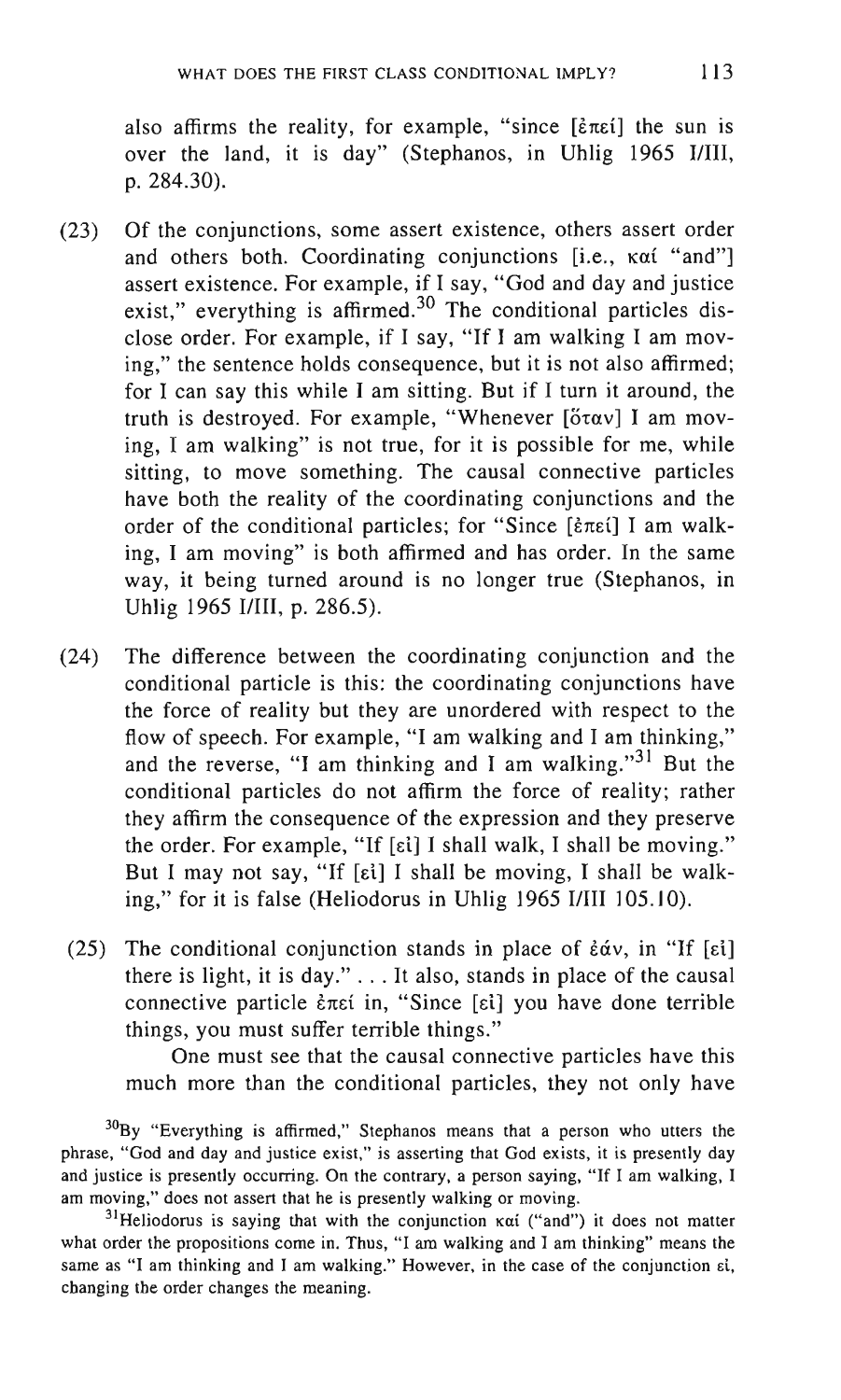consequence and order, but also they indicate the existence of reality. For I may say, "Since  $[\ell \pi \epsilon \ell]$  it is day, there is light," ... and there is not uncertainty as with the conditional particle (Heliodorus in Uhlig 1965 I/III, pp. 439.4-11).

Dionysius and his commentators address specifically the questions of implicata of Greek conditionals. They here are interested in two properties of the so-called conjunctions. These are: (1) existence and (2) what they refer to as consequence and order. The following definitions of these terms are proposed for these passages.

| Existence: | Uttering the phrase implies that the propositions joined           |  |
|------------|--------------------------------------------------------------------|--|
|            | by the conjunction are true in reality.                            |  |
|            | Consequence: There is a logical or causal relationship between the |  |
|            | phrases joined by the conjunction.                                 |  |
| Order:     | The linear order of the propositions in speech flow is             |  |
|            | significant. The order cannot be reversed.                         |  |

The Greek grammarians quoted above tell us that their so-called conjunctions have the following properties:

| Conjunction                                         |          | <b>Properties</b>                                                               |
|-----------------------------------------------------|----------|---------------------------------------------------------------------------------|
| Coordinating Conj. $(\kappa \alpha i, \text{ and})$ |          | existence                                                                       |
| Conditional Conj.                                   | (εί, if) | consequence and order                                                           |
| Causal Conj.                                        |          | $(\dot{\epsilon}\pi\epsilon i, \text{ since})$ existence, consequence and order |

The examples they give leave no doubt as to their conclusion. Stephanos gives the sentences:

(26a) If  $\lceil \varepsilon \rceil$  the sun is over the land, it is day.

(26b) Since  $[\hat{\epsilon}\pi\epsilon\hat{i}]$  the sun is over the land, it is day.

He says that (26a) does not imply that the sun is over the land while (26b) does.

Of particular interest is Heliodorus statement in quote (25) above. He says that  $\epsilon i$  may be used in place of  $\dot{\epsilon} \dot{\alpha} v$  and gives an example repeated as  $(27)$  below and that  $\varepsilon$  may be used in place of  $\varepsilon \pi \varepsilon$  and gives an example repeated in (28) below.

- (27) If  $[\varepsilon \mathbf{i}]$  there is light, there is day.
- (28) Since [d] you have done terrible things, you must suffer terrible things (Soph Fr 877 N).

Sentence (27) is a statement of general truth. It does not assert that it is necessarily day or not, it just asserts the entailment that whenever it is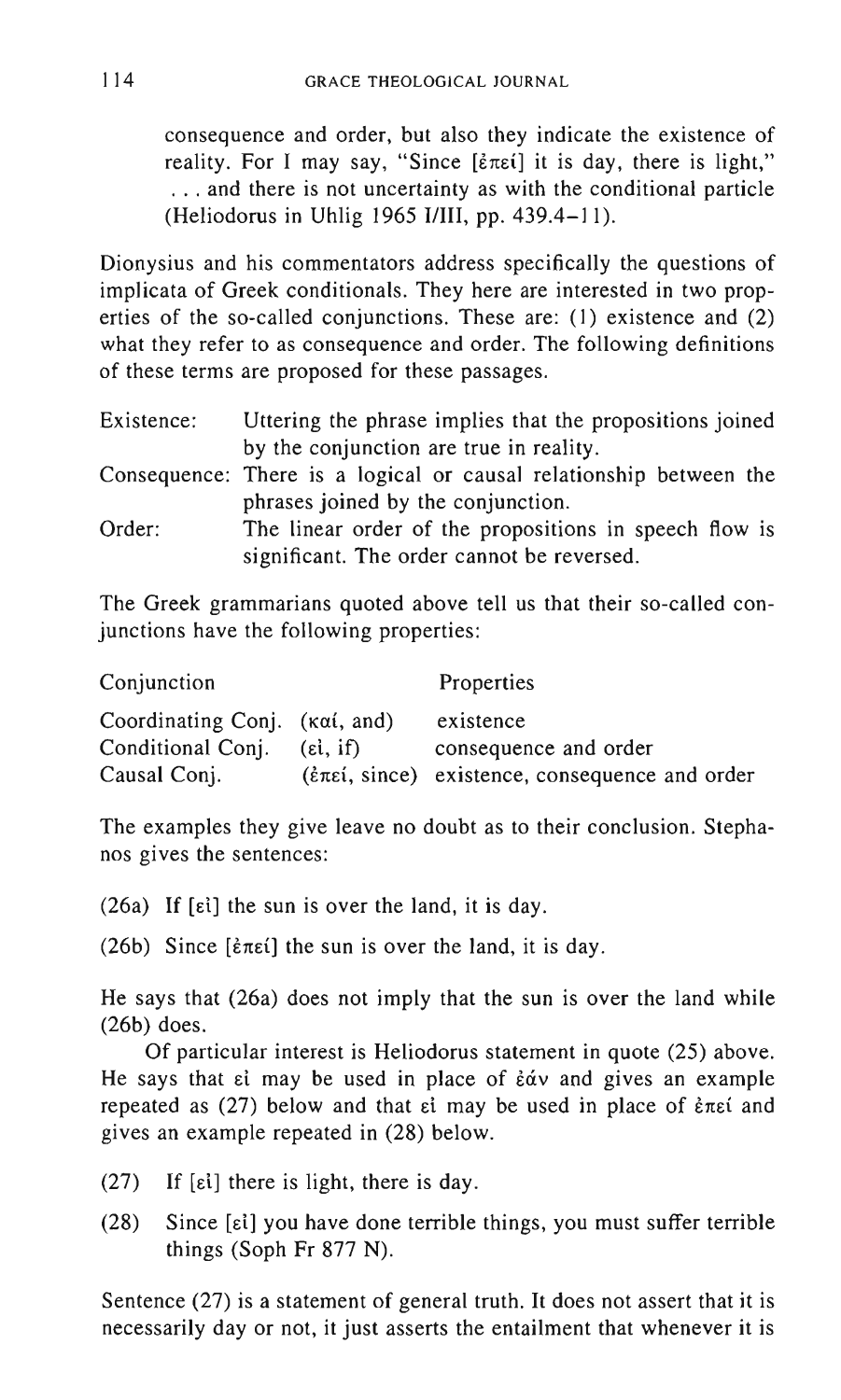light, it is day. It seems that Heliodorus considers it more natural to make such a generalized statement in Greek with  $\epsilon \dot{\alpha} v$  p,q (what Goodwin called the present general condition:  $\dot{\epsilon} \dot{\alpha} v$  and the present subjunctive in the protasis and a present indicative in the apodosis). But he gives sentence (27) as an example of a case in which  $\epsilon i$  p,q means the same as the present general condition  $\dot{\epsilon}$  av p,q. Sentence (28) is an example of  $\varepsilon i$  p,q being used in a context in which it is clear that p is true. In this example, he says that  $\epsilon i$  p,q means about the same as  $\dot{\epsilon}$ mei p,q.

Yet, he cannot mean that  $\varepsilon i$  and  $\varepsilon \pi \varepsilon i$  are equivalent in meaning, for he says clearly in other passages that  $\epsilon \pi \epsilon i$  p,q implies that the proposition p is true in reality while Ei p,q does not. He just observes, as has been observed above (pp.  $110-11$ ), that  $\varepsilon i$  can sometimes be used where the causal could also be used.

# C. *Apollonius Dyscolus (from Syntax, Book ///)32*

In the following passage Apollonius is discussing the origin of the names of the moods. Previous to this passage, he has dealt with the indicative and optative and shown that these names ("Indicative" and "Optative") come from the meaning of the mood. But in the case of the subjunctive, the term subjunctive does not refer to a quality of its meaning, but to its syntax. That is, it occurs primarily in clauses that are subjected (i.e., subordinated) to another clause and it got its name from this property. Specifically here he is refuting the theory that the subjunctive should be called the dubative.

This naming theory is relevant to the discussion at hand in that Apollonius asserts that conditionals with  $\varepsilon$ i and  $\varepsilon$ áv have about the same degree of doubt. Furthermore, he is the only grammarian to say anything substantive about the conditional  $\dot{\epsilon}$   $\dot{\alpha}$  v p,q.

(29) Next it is necessary to speak about the subjunctive mood which some call dubative because of its meaning, just as also the previously mentioned moods have received their names. For it is clear that "If  $\lceil \frac{\dot{\epsilon} \dot{\alpha}}{1} \rceil$  ever write" and the like express a doubt concerning a future matter.

But perhaps someone will object that these [i.e., the moods] are not the source of the sense of doubt, but the accompanying conjunction is the source of doubt. Now, if it is reason-

<sup>&</sup>lt;sup>32</sup>Two very helpful works on Apollonius have recently appeared. They are: David L. Blank, *Ancient Philosophy and Grammar, The Syntax of Apollonius Dyscolus* (Chico, CA: Scholars, 1982); and a translation of Apollonius' extant books on syntax in F. W. Householder, *The Syntax of Apollonius Dyscolus* (Amsterdam: John Benjamins, 1981). Another helpful work discussing Apollonius' model of AN is R. Camerer, "Die Behandlung der Parikel AN in den Schristen des Apollonius Dyskoios," in *Hermes* 93 (1965) 168-204.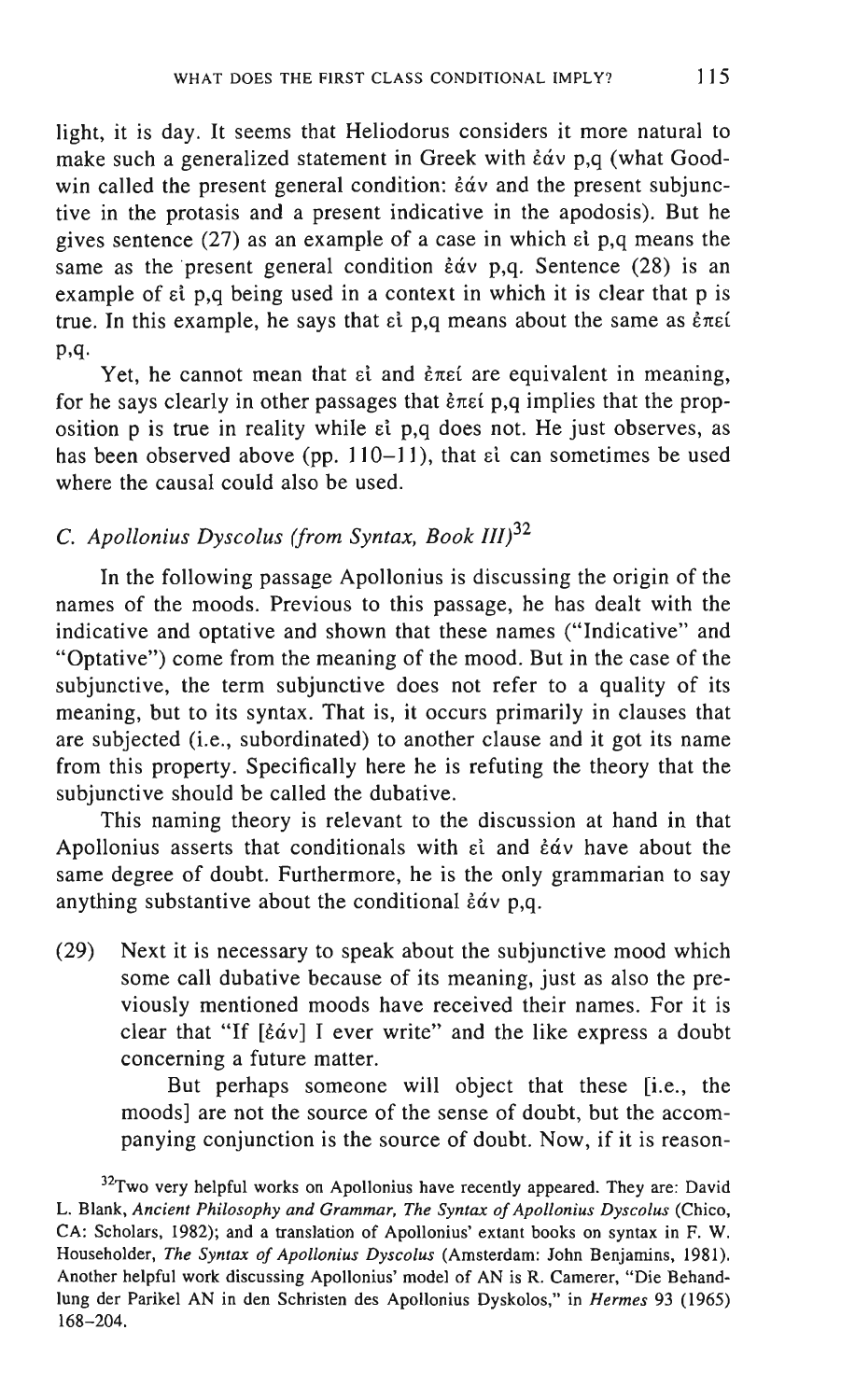able to name verb forms after the meaning of their conjunctions, then nothing prevents us from changing the names of the other moods also when they receive this meaning from their conjunctions.... Roughly speaking, "If  $[\epsilon \iota]$  you are talking you are moving" falls under the same doubt as "If  $[\hat{\epsilon} \hat{\alpha} v]$  you walk you will move," but "If [ $\varepsilon$ i] you are walking" is not called dubative  $(3.123 - 24)$ .

Apollonius' point is that an indicative introduced by  $\varepsilon i$  is just as dubative as a subjunctive introduced by  $\dot{\epsilon}$  av. Therefore the source of the dubative meaning is not the mood (subjunctive or indicative) but the conjunction ( $\xi \alpha v$  or  $\epsilon i$ ) is the source. This is important for evaluating Robertson's model of Greek conditionals, because Robertson bases his classification of conditionals primarily on the distinctions between the moods accompanying the conjunction.

In the following passages, Apollonius gives us an interesting statement concerning the tenses which are grammatical with  $\dot{\epsilon}$ αν p,q.

- (30) The above-mentioned mood [the subjunctive] with the conjunction  $\epsilon \dot{\alpha}$  and its equivalents<sup>33</sup> is accompanied by the future or present tense. For example, "If [¿av] I study Dion will come," and "If  $[\dot{\varepsilon} \dot{\alpha} v]$  I ever read, Tryphon comes." For a past tense is ungrammatical (3.131).
- (31) It is necessary also to examine the syntax of the conjunctions, to determine why they refuse the endings of the past tense. For the syntax of "If  $[\dot{\epsilon}\dot{\alpha}v]$  I was saying" is not acceptable, or "If  $[\dot{\epsilon}\dot{\alpha}v]$ I have trusted $^{334}$  and the like ... It is evident that the cause of such ungrammaticality is the conflict of the past tense with the meaning of the conjunction. For they present a doubt about coming matters and also about those matters to be completed....

 $33$ One would like very much to know what Apollonius meant by "Its equivalents" (iσοδυναμούντων). He probably means the terms εάν, εάνπερ ("if indeed") and the like, since Dionysius classes el with  $\epsilon\text{ln}$ etc. However, would Apollonius include  $\text{ln}$ ("whenever") in this class? Both  $\frac{2}{3}$  and  $\frac{2}{3}$  are constructed by adding  $\frac{2}{3}$  to another particle. Eav comes from  $\epsilon i + \alpha v$ ; Stav comes from  $\delta \tau \epsilon + \alpha v$ . Both  $\epsilon \dot{\alpha} v$  and Stav take the subjunctive.  $\delta$  tav is frequently interchangeable with  $\delta \dot{\alpha}$ . (For example, note that Stephanos uses όταν for εάν [quote (23) above].) In spite of these similarities, there are examples of  $\delta$  tav with the indicative, used to express an iterative sense, which cannot be written off as grammatical quirks. See for example: Polybius IV.32.S, Ignatius Eph 8:1, Exod 17: 11 (LXX), Num 11:9 (LXX), 1 Sam 17:34 (LXX), Ps 119:7 (LXX), Mark 3:11, 11:19. Apollonius does not tell us what he thinks about such uses of ὅταν.

<sup>34</sup>"If I was saying" (έὰν ἔλεγον) is ἐάν plus an imperfect indicative verb. "If I have trusted" (έαν πέποιθα) is έαν plus a perfect indicative verb. One would have to use the conjunction  $\epsilon$ l instead of  $\dot{\epsilon}\dot{\alpha}$ v to make these sentences grammatical in Greek. For  $\dot{\epsilon}\dot{\alpha}$ v to be used grammatically, it must be used with a subjunctive, which is atemporal.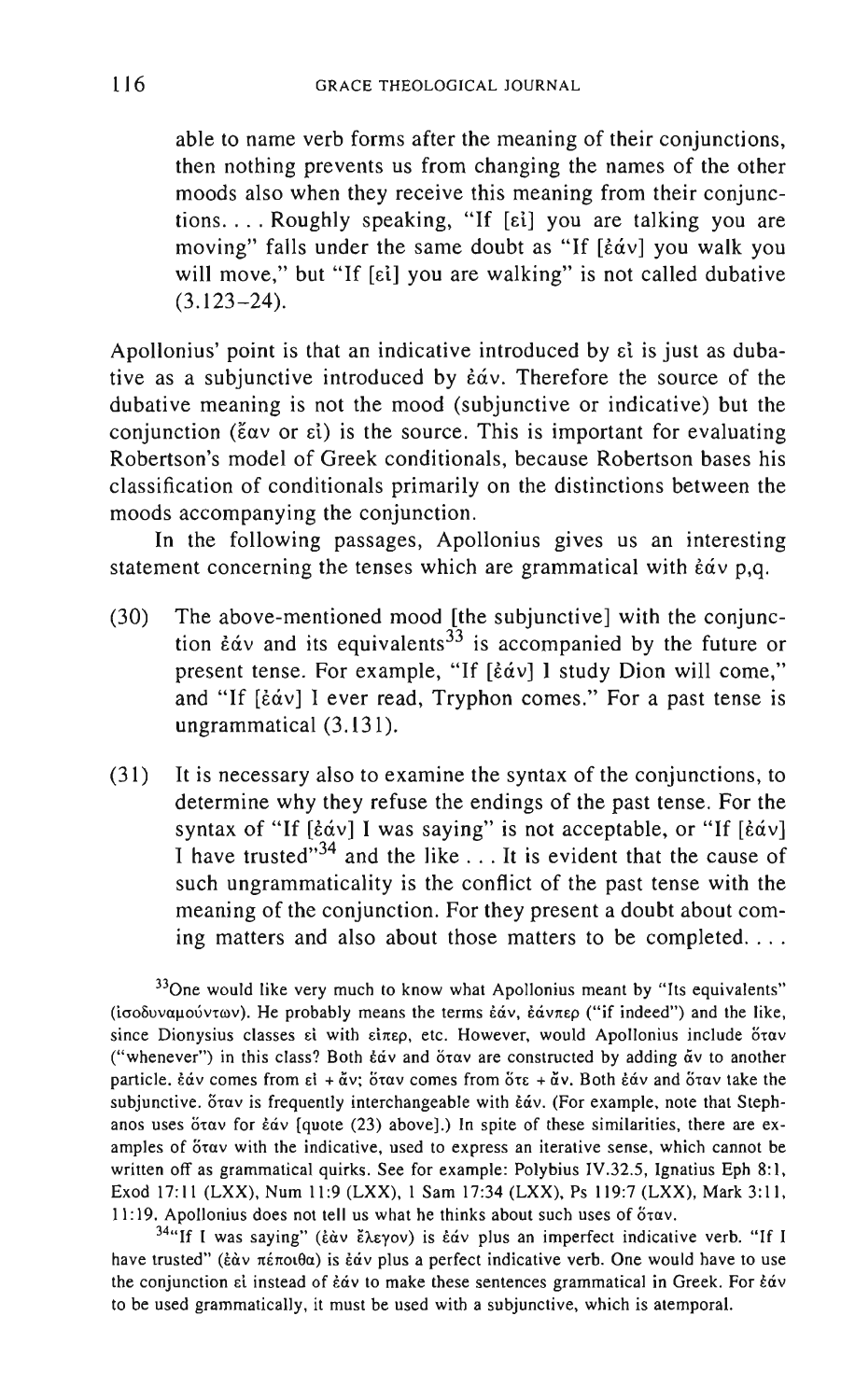Because how can that which has happened be brought together with that which is coming?  $(3.137-138)$ .

In the quote (30), Apollonius is saying that in  $\dot{\varepsilon}$  av p,q, the proposition q cannot be in the past tense of the indicative. In the quote (31), he is saying that the proposition p may not be in the past tense of the indicative. This second statement seems a bit odd, because *šáv* is not supposed to have any form of the indicative in the protasis proposition p, no matter what tense. <sup>35</sup>

The import of this passage for this investigation is as follows. Apollonius said earlier that  $\varepsilon$  p,q and  $\varepsilon$  av p,q have about the same degree of doubt, but in this passage he seems to consider  $\dot{\epsilon}$  av p,q more dubative in some way than  $\epsilon i$  p,q, though he does not explicitly say so. For he says that there is a conflict between the meaning of the past tense and the meaning of the conjunction  $\dot{\varepsilon}$  av. But he and we both know that the conditional  $\epsilon i$  can be constructed with past tense indicatives in either the protasis or apodosis. So, either  $\dot{\epsilon}$  av seems more dubative to him in some way than  $\epsilon i$ , or he had not thought out thoroughly the consequences of his statement.

#### VII. CONCLUSIONS

It has been proven, and the ancient Greek grammarians agree, that a conditional of the form  $\epsilon i$  p,q does not have a conventional implicature that the proposition p is true.

Conditionals of the form  $\epsilon i$  p,q should not be translated across the board with the English causal "since p,q." Such a translation is appropriate in some cases, but is not in the majority. In the few cases that  $\epsilon i$ p,q can be translated with "since p,q," the English "if p,q" will also be appropriate because, in these cases the context carries the implication that the proposition p is true. The use of English "since p,q" in these cases only adds redundancy.

Robertson's assertions are unclear. The way that he is interpreted by some today yields an erroneous analysis of conditionals. Robertson claims to be in the tradition of Giidersleeve; however, he went farther than Gildersleeve went. Gildersleeve never said that  $\epsilon i$  p,q implies the

<sup>35</sup>It is noted here that in Apollonius' day, significant diachronic changes in the syntax of conditionals were occurring. The conditional  $\epsilon$  was dying out and the conditional EaV was taking over. Not long after Apollonius' day, EaV came to be used with the indicative (see A. N. Jannaris, *An Historical Greek Grammar* [Hildesheim: George Olms, 1968] §§ 1772 and 1987). There are some examples of *tav* used with the indicative in the NT (l Thess 3:8, 1 John 5:15, Luke 19:40, Acts 8:31). These may be a reflection of this change. However, these grammarians were writing about the classical forms of their language, the language as they felt it should be. At any rate, diachronic factors are neglected in this paper for simplicity.